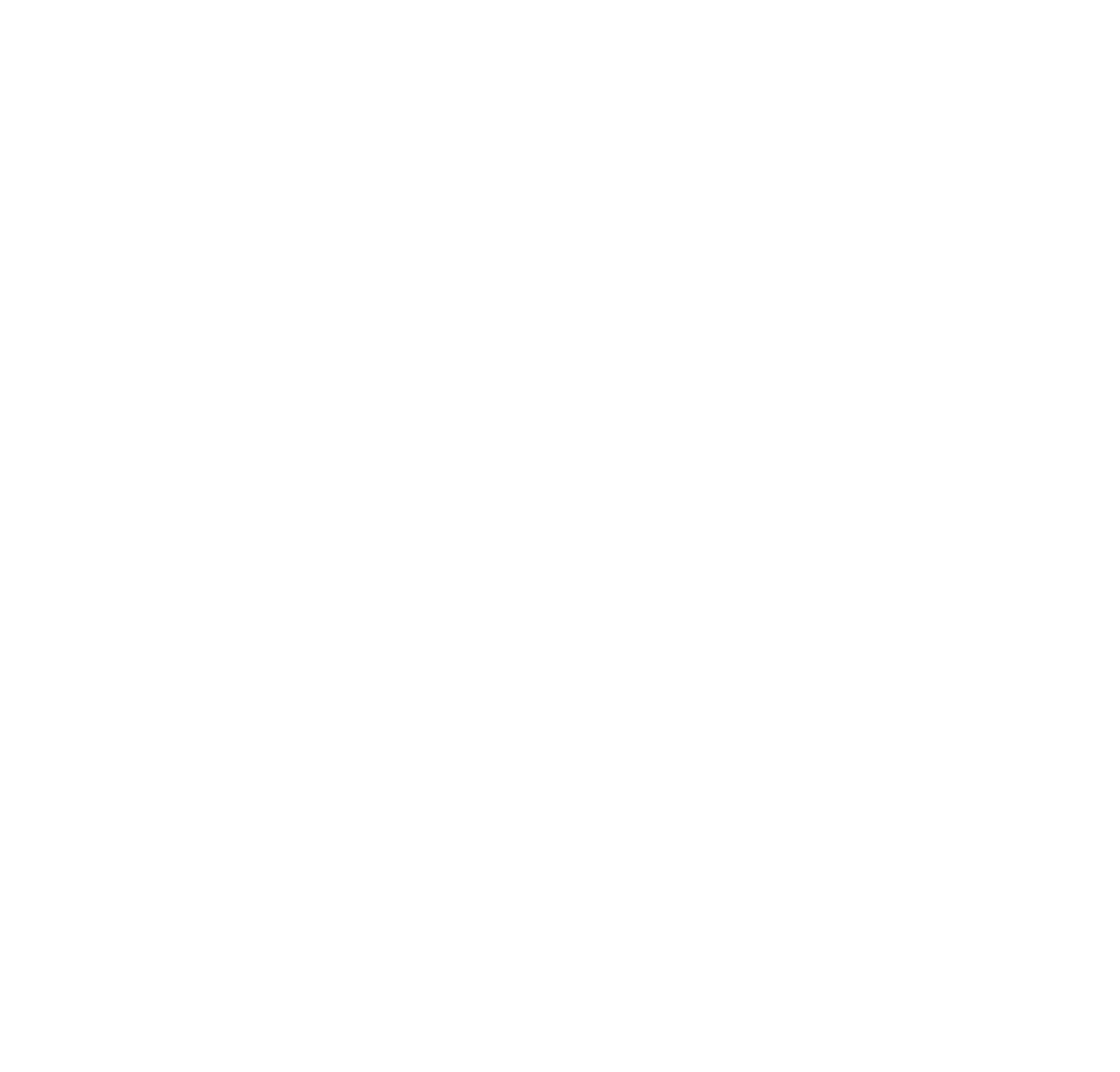## **Contents**

| Safety Precautions and Working      |    |
|-------------------------------------|----|
| Techniques                          | 2  |
| Assembling the Blower               | 8  |
| Assembling the Vacuum Shredder      | 9  |
| Fuel                                | 11 |
| Fueling                             | 12 |
| Starting / Stopping the Engine      | 13 |
| Cleaning the Air Filter             | 15 |
| Adjusting the Carburetor            | 16 |
| Spark Plug                          | 17 |
| <b>Engine Running Behavior</b>      | 18 |
| Storing the Machine                 | 19 |
| Inspections and Maintenance by      |    |
| Dealer                              | 19 |
| Maintenance and Care                | 20 |
| <b>Main Parts</b>                   | 22 |
| Specifications                      | 23 |
| Maintenance and Repairs             | 24 |
| Disposal                            | 25 |
| <b>EC Declaration of Conformity</b> | 25 |

[Guide to Using this Manual 2](#page-3-0)

Dear Customer,

Thank you for choosing a quality engineered STIHL product.

It has been built using modern production techniques and comprehensive quality assurance. Every effort has been made to ensure your satisfaction and troublefree use of the product.

Please contact your dealer or our sales company if you have any queries concerning this product.

Your

Xull

Dr. Nikolas Stihl

Printed on chlorine-free paper



This instruction manual is protected by copyright. All rights reserved, especially the rights to reproduce, translate and process with electronic systems.

BG 56, BG 56 C, BG 66, BG 66 C, BG 86, BG 86 C, SH 56, SH 56 C, SH 86, SH 86 C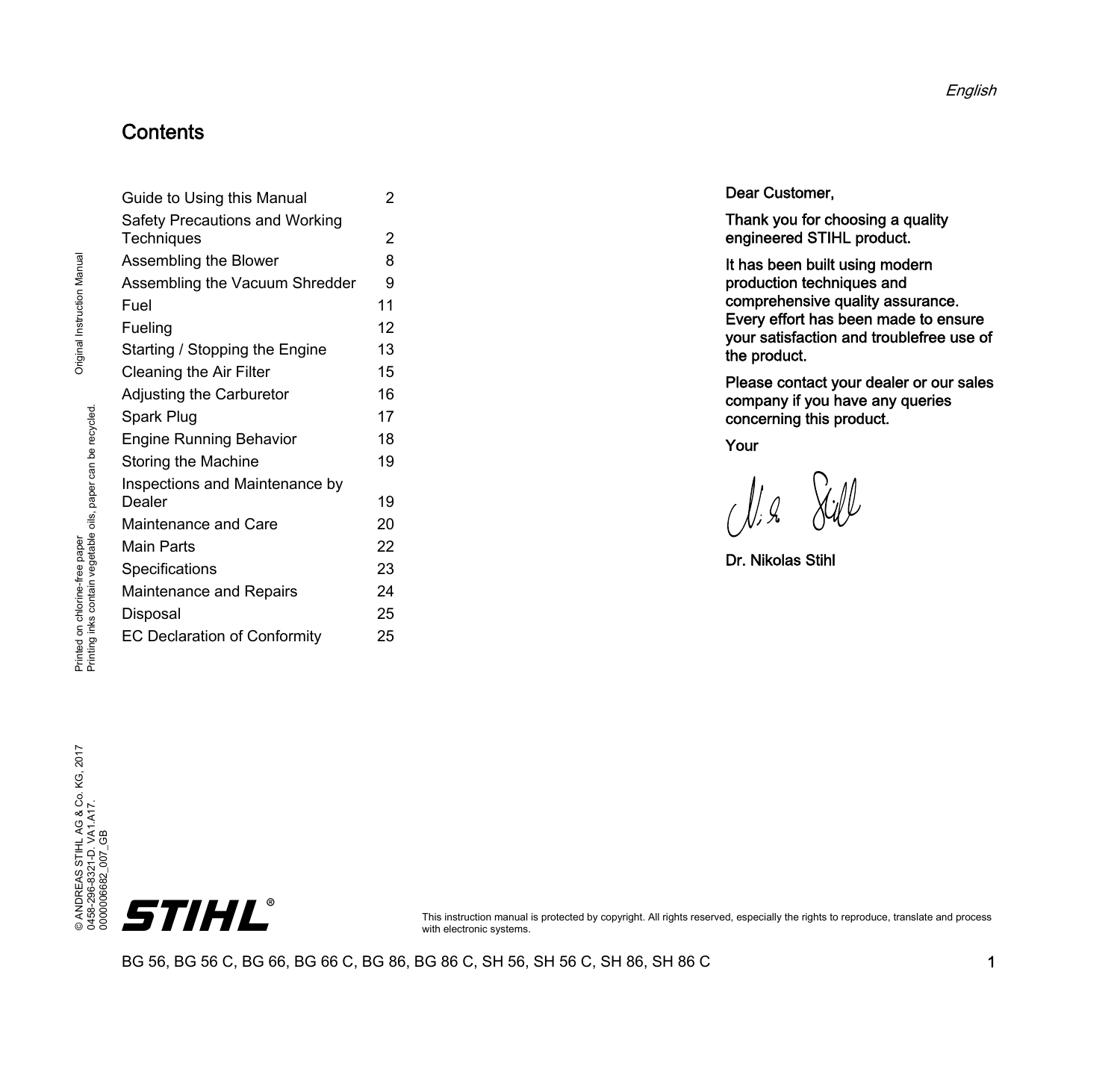## <span id="page-3-0"></span>Guide to Using this Manual

### Pictograms

The meanings of the pictograms attached to the machine are explained in this manual.

Depending on the model concerned, the following pictograms may be attached to your machine.



Fuel tank; fuel mixture of gasoline and engine oil



Operate manual fuel pump

Symbols in text

## WARNING

Warning where there is a risk of an accident or personal injury or serious damage to property.

## Ö **NOTICE**

Caution where there is a risk of damaging the machine or its individual components.

## Engineering improvements

STIHL's philosophy is to continually improve all of its products. For this reason we may modify the design, engineering and appearance of our products periodically.

Therefore, some changes, modifications and improvements may not be covered in this manual.

## <span id="page-3-1"></span>Safety Precautions and Working Techniques



Special safety precautions must be observed when working with a power tool.



It is important that you read the instruction manual before first use and keep it in a safe place for future reference. Nonobservance of the instruction manual may result in serious or even fatal injury.

Observe all applicable local safety regulations, standards and ordinances.

If you have not used this model before: Have your dealer or other experienced user show you how to operate your machine or attend a special course in its operation.

Minors should never be allowed to use this product.

Keep bystanders, especially children, and animals away from the work area.

When the power tool is not in use, put it in a place where it does not endanger others. Secure it against unauthorized use.

The user is responsible for avoiding injury to third parties or damage to their property.

Do not lend or rent your power tool without the instruction manual. Be sure that anyone using your power tool understands the information contained in this manual.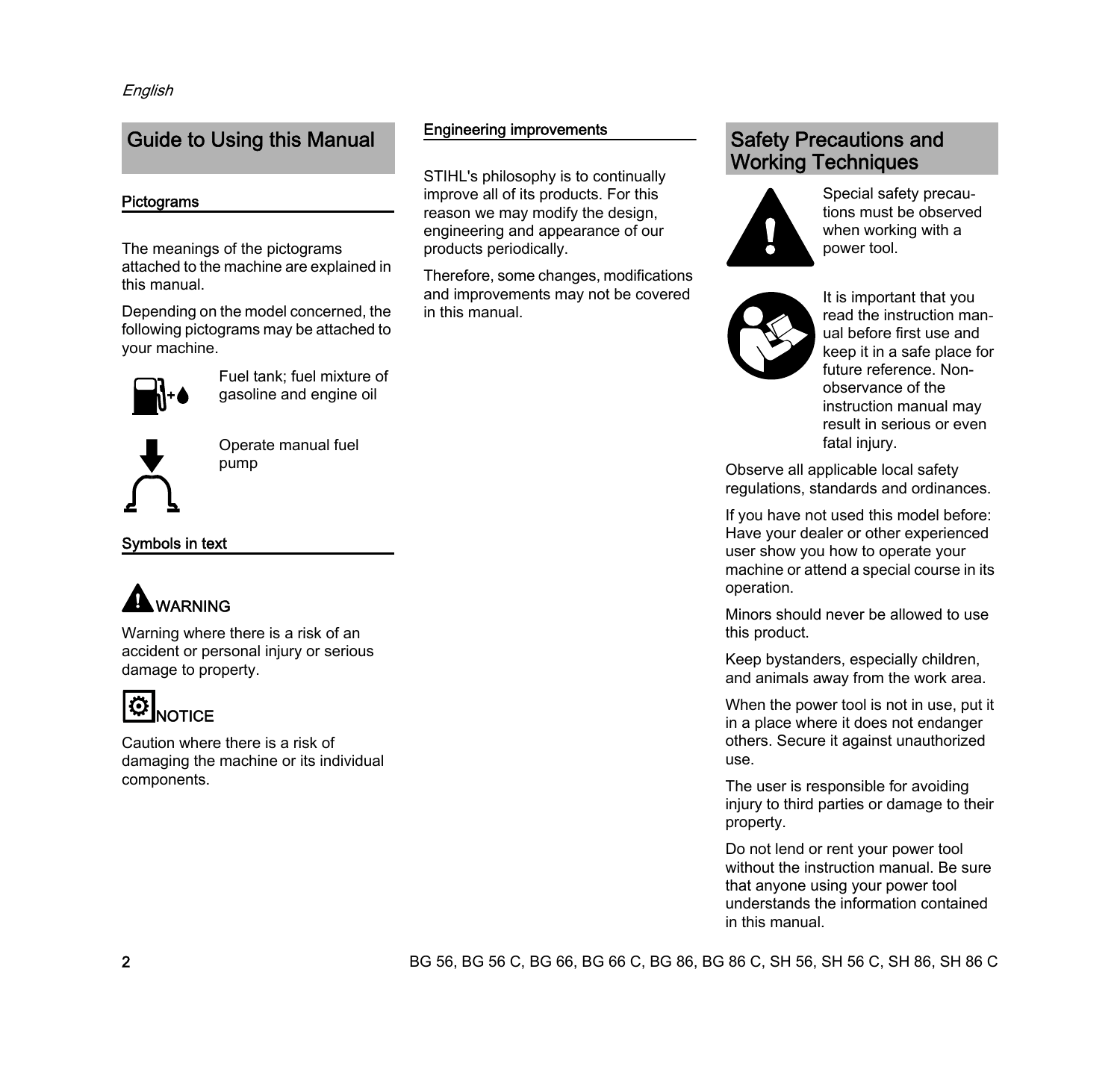The use of noise emitting power tools may be restricted to certain times by national or local regulations.

Do not operate your unit if any of its components are damaged.

Do not use a pressure washer to clean the unit. The solid jet of water may damage parts of the unit.

### Accessories and Spare Parts

Only use parts and accessories that are explicitly approved for this power tool by STIHL or are technically identical. If you have any questions in this respect, consult a servicing dealer. Use only high quality parts and accessories in order to avoid the risk of accidents and damage to the unit.

STIHL recommends the use of genuine STIHL replacement parts. They are specifically designed to match the product and meet your performance requirements.

Never attempt to modify your power tool in any way since this may increase the risk of personal injury. STIHL excludes all liability for personal injury and damage to property caused while using unauthorized attachments.

## Physical Condition

To operate this power tool you must be rested, in good physical condition and mental health.

If you have any condition that might be aggravated by strenuous work, check with your doctor before operating a power tool.

Persons with pacemakers only: The ignition system of your power tool produces an electromagnetic field of a very low intensity. This field may interfere with some pacemakers. To reduce health risks, STIHL recommends that persons with pacemakers consult their physician and the pacemaker manufacturer before operating this power tool.

Do not operate the power tool if you are under the influence of any substance (drugs, alcohol) which might impair vision, dexterity or judgment.

### Intended Use

The blower is designed for blowsweeping leaves, grass, paper and similar materials, e.g. in gardens, sports stadiums, car parks and driveways. It is also suitable for blow-sweeping forest paths.

The vacuum shredder is designed for picking up dry leaves and other lightweight, loose and non-combustible materials.

Do not blow-sweep or vacuum hazardous materials.

Do not use the power tool for any other purpose because of the increased risk of accidents and damage to the power tool itself. Never attempt to modify the product in any way since this may result in accidents or damage to the product.

## Clothing and Equipment

Wear proper protective clothing and equipment.



Clothing must be sturdy but allow complete freedom of movement. Wear snug-fitting clothing, an overall and jacket combination, do not wear a work coat.



Avoid any clothing, scarves, neckties, jewellery or anything that could get into the air intake. Tie up and confine long hair (e.g. with a hair net, cap, hard hat, etc.).

Wear sturdy shoes with non-slip soles.

## A WARNING



To reduce the risk of eye injuries, wear snug-fitting safety glasses in accordance with European Standard EN 166. Make sure the safety glasses are a good fit.

Wear hearing protection, e.g. earplugs or ear muffs.

STIHL offers a comprehensive range of personal protective clothing and equipment.

## Transporting the Unit

Always stop the engine.

Transporting in a vehicle:

**–** Properly secure your power tool to prevent turnover, fuel spillage and damage.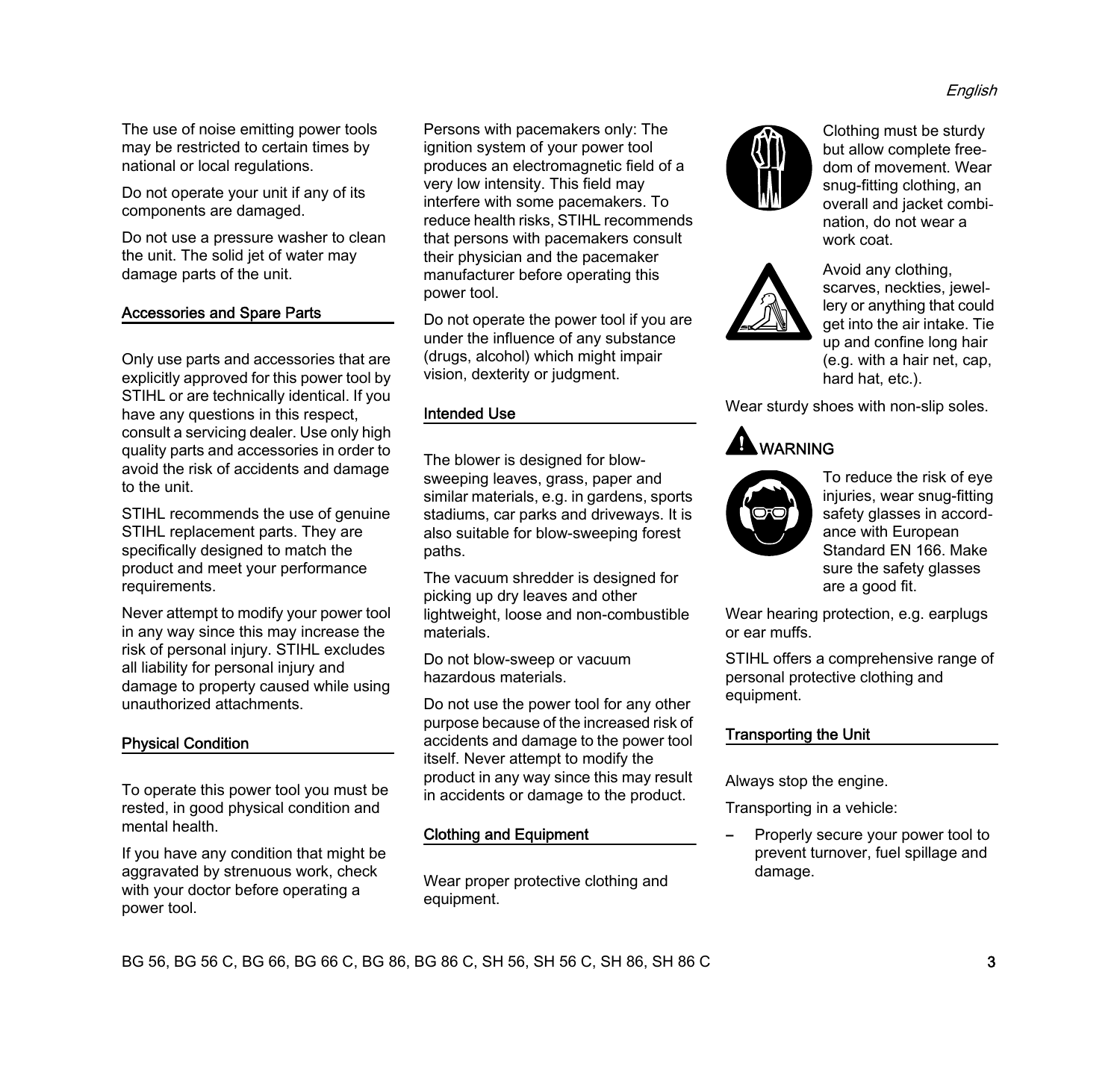## Fueling



Gasoline is an extremely flammable fuel. Keep clear of naked flames. Do not spill any fuel – do not smoke.

Always shut off the engine before refueling.

#### Do not fuel a hot engine – fuel may spill and cause a fire.

Open the fuel cap carefully to allow any pressure build-up in the tank to release slowly and avoid fuel spillage.

Fuel your power tool only in wellventilated areas. If you spill fuel, wipe the machine immediately – if fuel gets on your clothing, change immediately.



Check for leakage. To reduce the risk of serious of fatal burn injuries, do not start or run the engine until leak is fixed.



After fueling, tighten down the screw-type fuel cap as securely as possible.

This reduces the risk of unit vibrations causing the fuel cap to loosen or come off and spill quantities of fuel.

## Before Starting

Check that your power tool is properly assembled and in good condition – refer to appropriate chapters in the instruction manual.

- **–** Check the fuel system for leaks, paying special attention to visible parts such as the tank cap, hose connections and the manual fuel pump (on machines so equipped). If there are any leaks or damage, do not start the engine – risk of fire. Have your machine repaired by a servicing dealer before using it again.
- **–** Throttle trigger must move freely and spring back to the idle position when released.
- **–** Setting lever/switch must move easily to STOP or 0
- **–** Keep the handles dry and clean free from oil and dirt – for safe control of the power tool.
- **–** The blower tubes must be properly assembled.
- **–** Check that the spark plug boot is secure – a loose boot may cause arcing that could ignite combustible fumes and cause a fire.
- **–** Check condition of blower wheel and blower housing.

A worn blower housing (cracks, nicks, chips) may result in an increased risk of injury from thrown foreign objects. If the blower housing is damaged, consult your dealer – STIHL recommends you contact a STIHL servicing dealer.

Never attempt to modify the controls or the safety devices in any way.

To reduce the risk of accidents, do not operate the unit if it is not properly assembled and in good condition.

## Starting the Engine

Start the engine at least 3 meters from the fueling spot, outdoors only.

Your power tool is designed to be operated by one person only. Do not allow other persons in the work area – even when starting.

Do not drop start the power tool – start the engine as described in the instruction manual.

Place the power tool on level ground. make sure you have secure footing, hold the power tool securely.

As soon as the engine starts, the air flow may throw small objects (e.g. stones) in your direction.

## During Operation

In the event of impending danger or in an emergency, switch off the engine immediately by moving the setting lever / switch to STOP or 0.

Your power tool is designed to be operated by one person only. Do not allow other persons in the work area.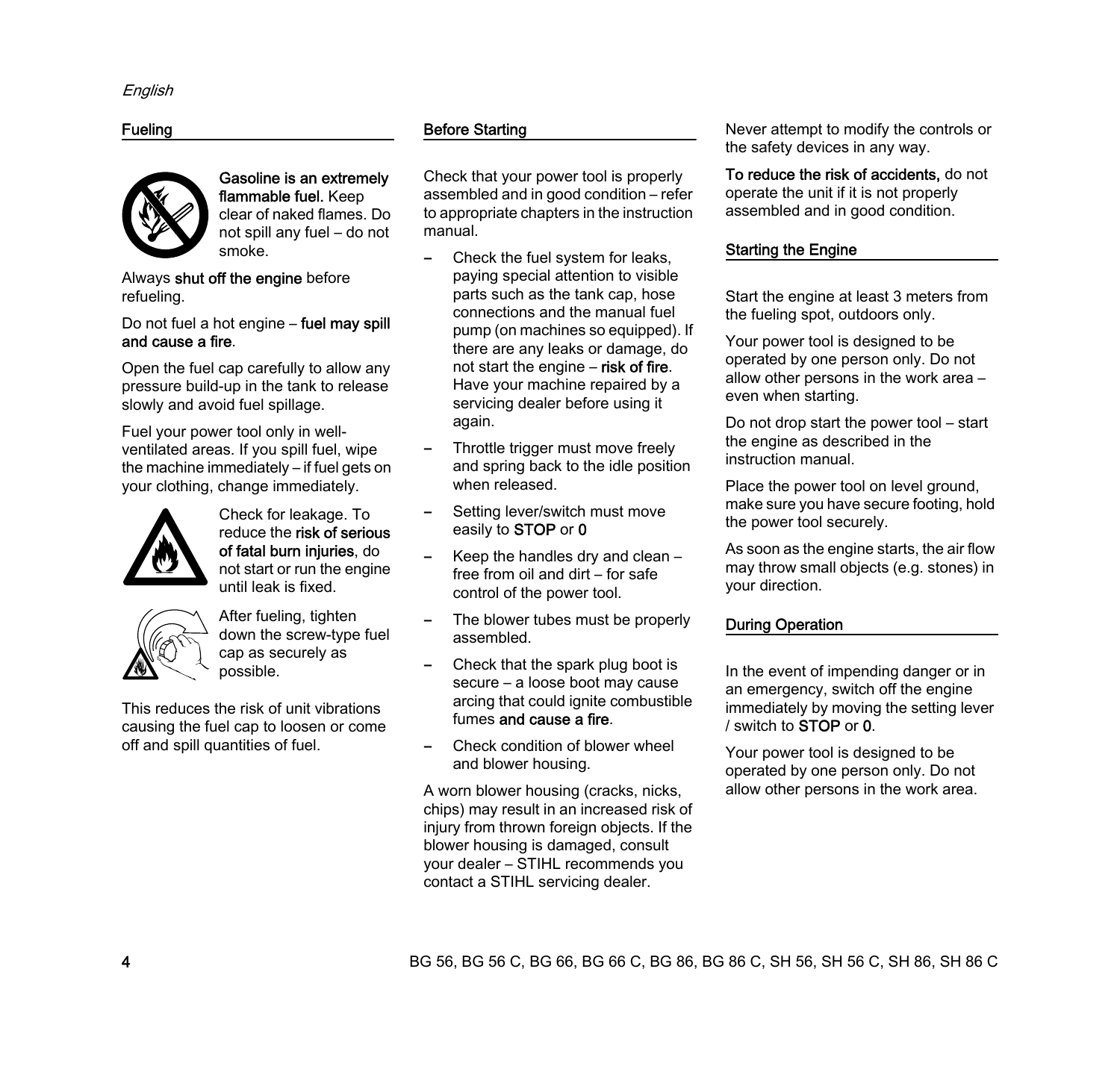

To reduce the risk of injury from thrown objects, do not allow any other persons within a radius of 5 meters of your own position.

#### To reduce the risk of damage to

property, also maintain this distance from other objects (vehicles, windows).



Do not direct the air blast towards bystanders or animals since the air flow can blow small objects at great speed – risk of injury.

When blow-sweeping and vacuum shredding (in open ground and gardens), watch out for small animals to avoid harming them.

Never leave a running machine unattended.

Take special care in slippery conditions, on slopes or uneven ground.

Watch out for obstacles: Be careful of refuse, tree stumps, roots and ditches which could cause you to trip or stumble.

Never work on a ladder or any other insecure support.

Be particularly alert and cautious when wearing hearing protection because your ability to hear warnings (shouts, alarms, etc.) is restricted.

Work calmly and carefully – in daylight conditions and only when visibility is good. Stay alert so as not to endanger others.

To reduce the risk of accidents, take a break in good time to avoid tiredness or exhaustion.

Mufflers with a catalytic converter can become particularly hot.



Your power tool produces toxic exhaust fumes as soon as the engine is running. These fumes may be colorless and odorless and contain unburned hydrocarbons and benzol. Never run the engine indoors or in poorly ventilated locations, even if your model is equipped with a catalytic converter.

## To reduce the risk of serious or fatal injury from breathing toxic fumes,

ensure proper ventilation when working in trenches, hollows or other confined locations.

To reduce the risk of accidents, stop

work immediately in the event of nausea, headache, visual disturbances (e.g. reduced field of vision), problems with hearing, dizziness, deterioration in ability to concentrate. Apart from other possibilities, these symptoms may be caused by an excessively high concentration of exhaust gases in the work area.

To reduce the risk of fire, do not smoke while operating or standing near your power tool. Note that combustible fuel vapor may escape from the fuel system.

If dust levels are very high, always wear a suitable respirator.

Operate your power tool so that it produces a minimum of noise and emissions – do not run the engine unnecessarily, accelerate the engine only when working.

After finishing work, put the unit down on a level, non-flammable surface. To reduce the risk of fire, do not put it down near easily combustible materials (e.g. wood chips, bark, dry grass, fuel).

Never attempt to insert objects into the blower housing through the intake screen or the nozzle. They may be expelled at very high speed by the blower – risk of injury.

If there is a noticeable change in running behavior (e.g. higher vibrations), stop work and rectify the cause of the problem.

If your power tool is subjected to unusually high loads for which it was not designed (e.g. heavy impact or a fall), always check that it is in good condition before continuing work – see also "Before Starting Work". Check the fuel system in particular for leaks and make sure the safety devices are working properly. Do not continue operating your power tool if it is damaged. In case of doubt, consult your servicing dealer.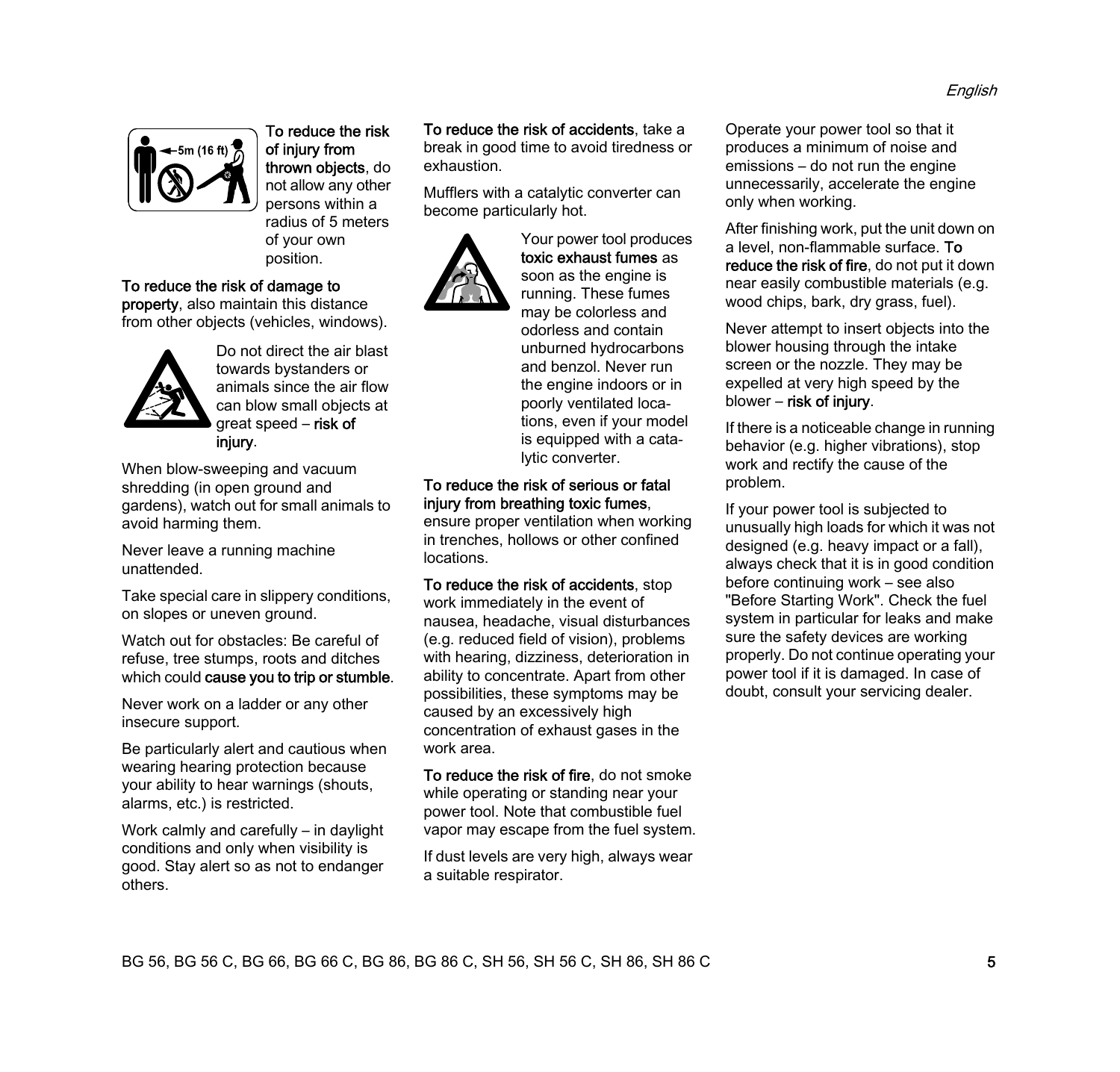## Using the Blower



Your blower is designed for one-handed operation. It must be carried by the control handle in the right hand.

Always hold the power tool firmly in your hand.

Watch out for small animals when using the blower on open ground, in yards and gardens.

Walk slowly forwards as you work – observe the nozzle outlet at all times – do not walk backwards – risk of stumbling.

## **A** WARNING

To reduce the risk of injury, operate the unit only with a properly mounted blower tube.

The round nozzle is particularly suitable for use on uneven surfaces (e.g. fields and lawns).

The fan nozzle (either included with power tool or available as special accessory) produces a broad and powerful airstream at ground level. It can be aimed and controlled very accurately. This nozzle is highly effective for blowsweeping sawdust, leaves, grass cuttings, etc. on flat surfaces.

## Using the Vacuum Attachment

For specific assembling instructions, see appropriate chapter in this manual.



Your vacuum shredder is designed for two-handed operation. Hold and operate the unit with your right hand on the control handle and your left hand on the assist handle.

Wear the catcher bag shoulder strap over your left shoulder, not across your chest. This enables you to quickly remove the power tool and catcher bag in an emergency.



## WARNING

To reduce the risk of injury, operate your power tool only with a properly mounted suction tube and closed catcher bag.



Vacuuming abrasive material (such as grit, stone chips, etc.) causes the blower wheel and blower housing to wear at a rapid rate. This results in a considerable loss of suction power. In such a case you should contact your dealer. STIHL recommends an authorized STIHL servicing dealer.

Take particular care when vacuuming wet leaves since they may block the blower wheel and elbow.

Watch out for small animals when using the vacuum on open ground, in yards and gardens.



### To reduce the risk of personal injury from fire.

never attempt to pick up hot or burning substances (e.g. smoldering ashes, glowing cigarettes).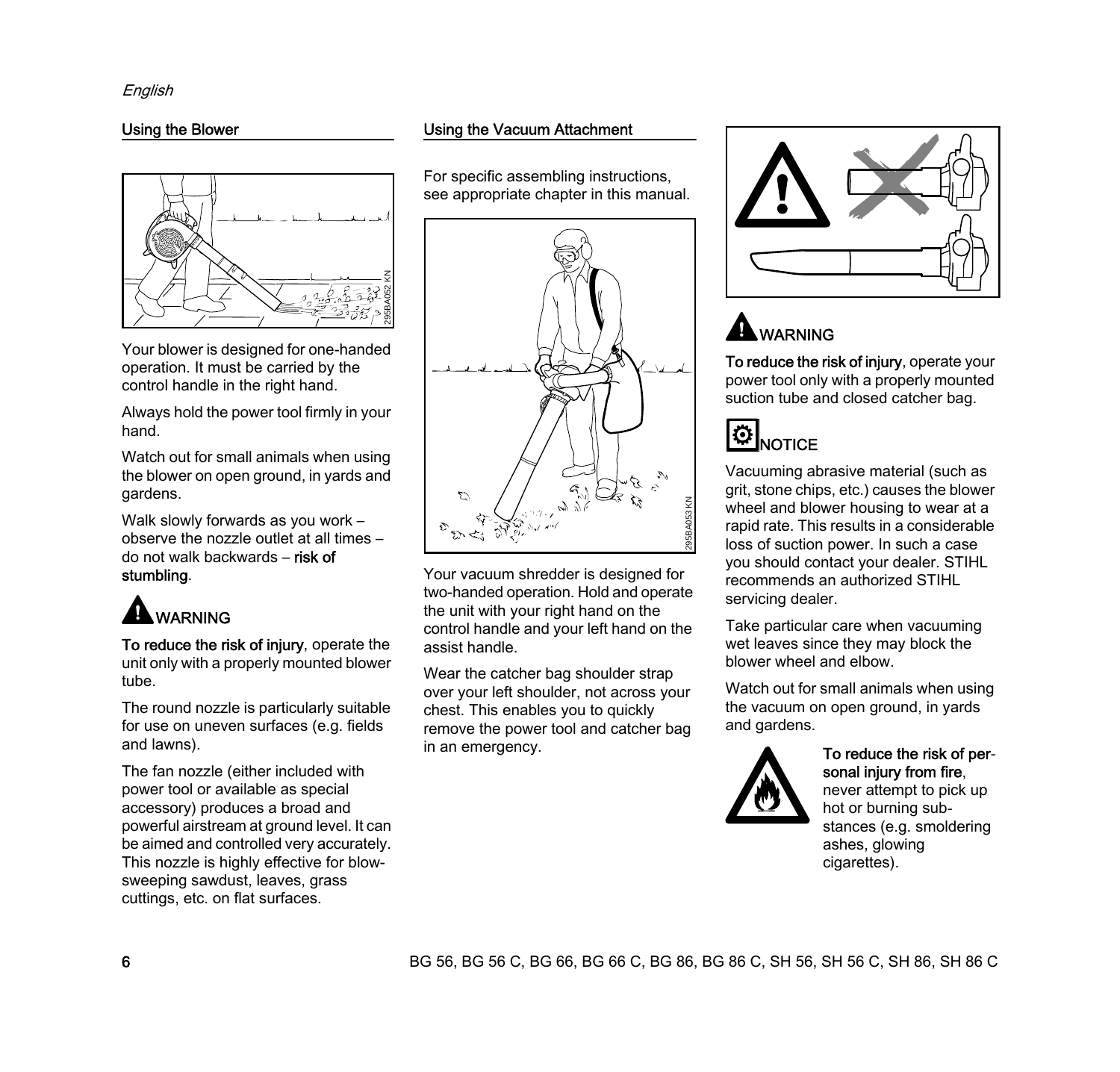

## To reduce the risk of fatal

injury from fire or explosion, never attempt to pick up combustible fluids (e.g. gasoline) or materials soaked in combustible fluids.



Switch off the engine before opening the intake screen. The intake screen must always be closed and secured when the suction tube is not mounted to reduce the risk of injury from contact with rotating components. This can also result in damage to the engine.

Working Technique

To minimize blowing time, use a rake and broom to loosen dirt particles before you start blowing.

Recommended working technique to minimize air pollution:

- **–** If necessary, dampen the surface to be cleaned in order to avoid creating too much dust.
- **–** Do not blow particles in the direction of bystanders, in particular in the direction of children, pets, open windows or freshly washed vehicles. Take special care in such situations.
- **–** Remove the blow-swept debris in rubbish bins – do not blow it onto the neighbor's land.

Recommended working technique to minimize noise:

- **–** Operate your power tool at reasonable times only – not early in the morning, late at night or during midday rest periods when people could be disturbed. Observe local rest periods.
- **–** Operate blowers at the lowest engine speed necessary to accomplish the task.
- **–** Check your blower before starting work. Pay special attention to the muffler, air intakes and air filter.

### Vibrations

Prolonged use of the power tool may result in vibration-induced circulation problems in the hands (whitefinger disease).

No general recommendation can be given for the length of usage because it depends on several factors.

The period of usage is prolonged by:

- **–** Keeping your hands warm
- **–** Work breaks

The period of usage is shortened by:

- **–** Any personal tendency to suffer from poor circulation (symptoms: frequently cold fingers, itching).
- **–** Low outside temperatures.
- **–** Gripping force (a tight grip hinders circulation).

Continual and regular users should monitor closely the condition of their hands and fingers. If any of the above

symptoms appear (e.g. tingling sensation in fingers), seek medical advice.

## Maintenance and Repairs

Service the machine regularly. Do not attempt any maintenance or repair work not described in the instruction manual. Have all other work performed by a servicing dealer.

STIHL recommends that you have servicing and repair work carried out exclusively by an authorized STIHL servicing dealer. STIHL dealers are regularly given the opportunity to attend training courses and are supplied with the necessary technical information.

Only use high-quality replacement parts in order to avoid the risk of accidents and damage to the machine. If you have any questions in this respect, consult a servicing dealer.

STIHL recommends the use of genuine STIHL replacement parts. They are specifically designed to match your model and meet your performance requirements.

To reduce the risk of injury, always shut off the engine before carrying out any maintenance or repairs or cleaning the machine. – Exception: Carburetor and idle speed adjustments.

Do not turn the engine over on the starter with the spark plug boot or spark plug removed since there is otherwise a risk of fire from uncontained sparking.

Do not service or store your machine near open flames.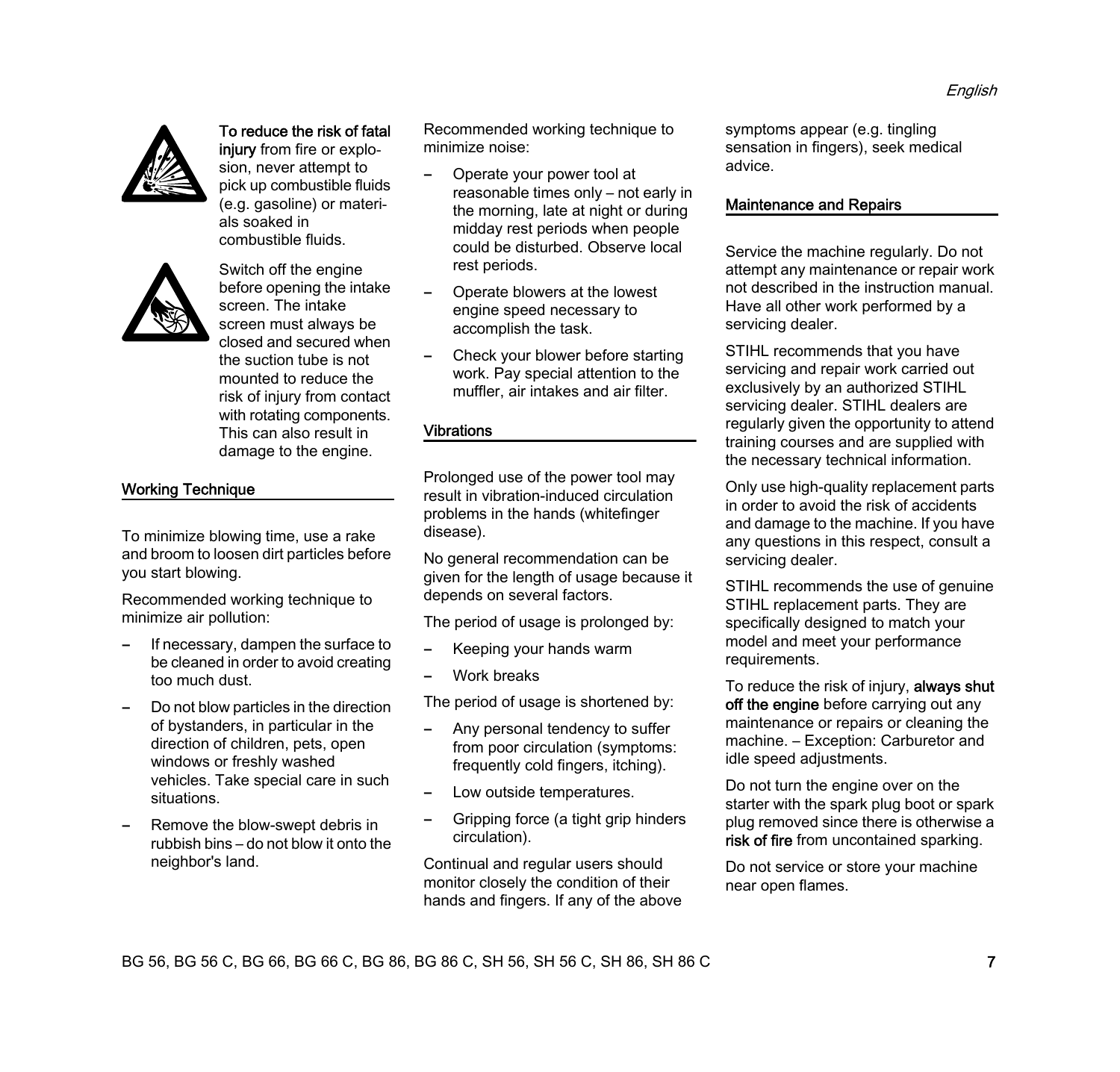## English

Check the fuel filler cap for leaks at regular intervals.

Use only a spark plug of the type approved by STIHL and make sure it is in good condition – see "Specifications".

Inspect the ignition lead (insulation in good condition, secure connection).

Check the condition of the muffler.

To reduce the risk of fire and damage to hearing, do not operate your machine if the muffler is damaged or missing.

Do not touch a hot muffler since burn injury will result.

Vibration behavior is influenced by the condition of the AV elements – check the AV elements at regular intervals.

Shut off the engine before rectifying problems.

## <span id="page-9-0"></span>Assembling the Blower

## Mounting the Blower Tube



- Line up the arrows  $(1)$ .
- Position the union nut so that the symbol  $\mathbf{f}$  is in line with the arrows.
- Push the blower tube (2) into the fan housing stub (3) as far as stop.



- $\bullet$  Push the union nut (4) over the fan housing stub as far as stop.
- Rotate the union nut (4) in direction of arrow until symbol  $\theta$  is in line with the arrows – union nut snaps audibly into position.

## BG 56, BG 86, SH 56, SH 86



Push nozzle (5) onto blower tube (2) as far as lug (6), position (a) (long) or position (b) (short), and rotate nozzle in direction of arrow to lock in position.

## BG 66



- Line up the arrows  $(1)$ .
- Position the union nut so that the symbol  $\mathfrak{g}^{\cap}$  is in line with the arrows.
- Push the blower tube (2) into the fan housing stub (3) as far as stop.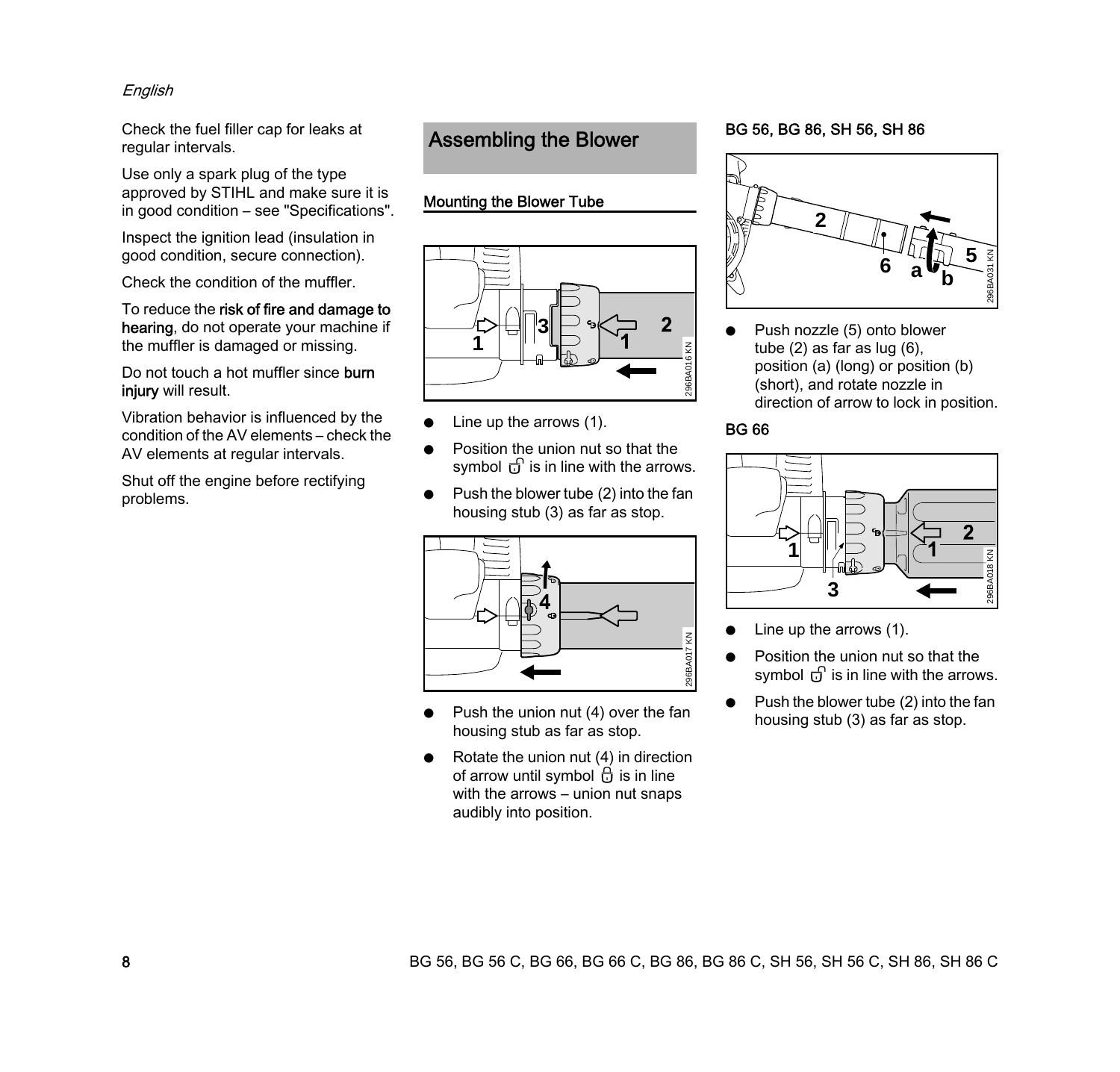

- Push the union nut  $(4)$  over the fan housing stub as far as stop.
- $\bullet$  Rotate the union nut (4) in direction of arrow until symbol  $\theta$  is in line with the arrows – union nut snaps audibly into position.



Push nozzle (5) in position (a) onto the blower tube (2) as far as lug (6) and rotate in direction of arrow to lock in position.

## Removing the Blower Tube



Shut down the engine.

- Insert a suitable tool through the opening in the union nut to press down the tab.
- Rotate the union nut in the direction of the arrow as far as the stop.
- Remove the blower tube.

## <span id="page-10-0"></span>Assembling the Vacuum Shredder

## Mounting the Elbow



- Push the elbow (1) into the catcher bag (2) as far as the mark (smaller arrow).
- Tighten strap (3) on catcher bag and press down the tab (4).



Make sure the zipper on the catcher bag is closed.



- Line up the arrows  $(5)$ .
- Position the union nut so that the symbol  $\mathbb{G}$  is in line with the arrows.
- Push the elbow into the recess in the fan housing stub (6) as far as stop.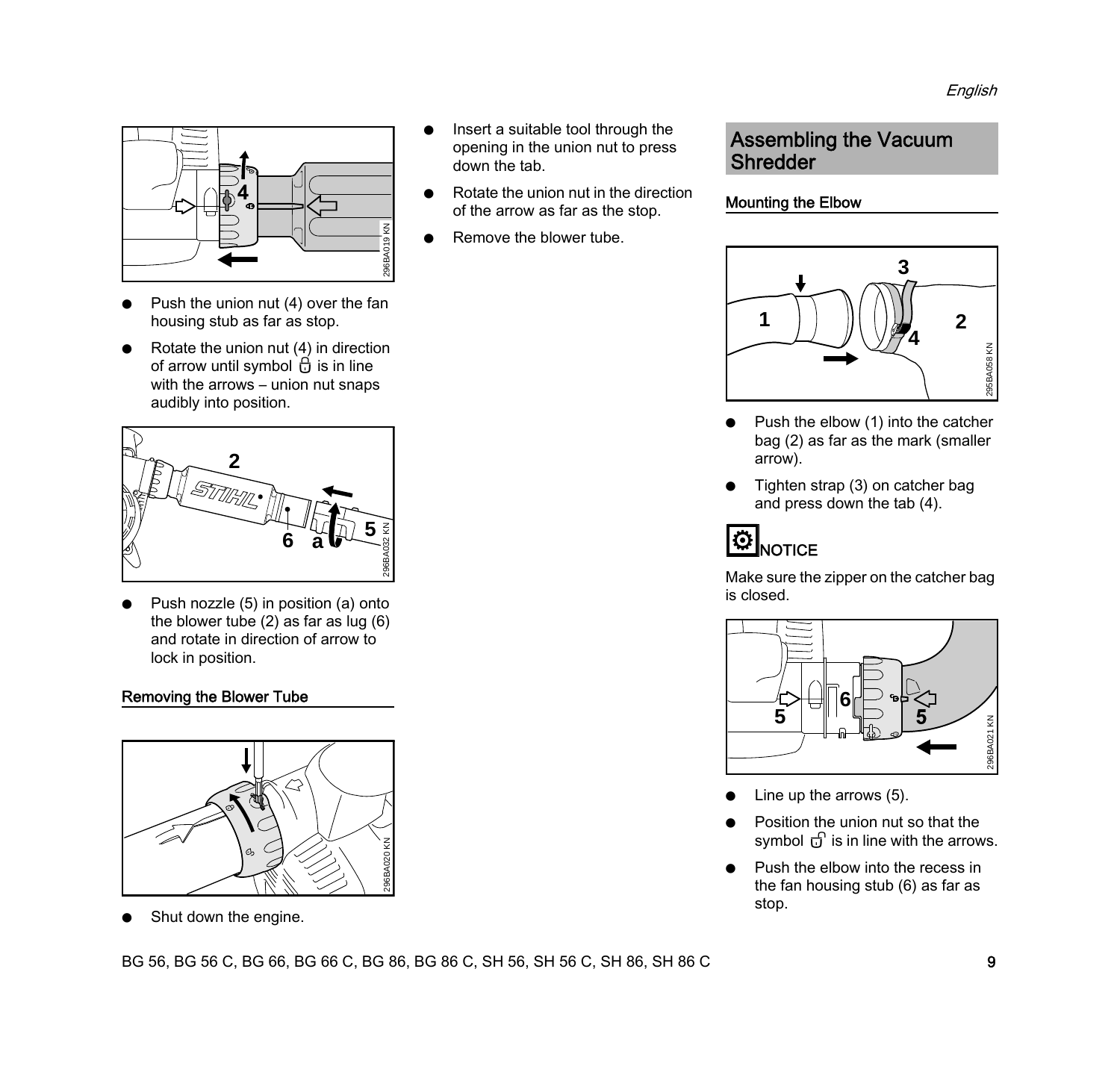English



- Push the union nut (7) over the fan housing stub as far as stop.
- Rotate the union nut  $(7)$  in direction of arrow until symbol  $\theta$  is in line with the arrows – union nut snaps audibly into position.

## Assembling the Suction Tube



Line up the arrows on the suction tube and extension tube. Push together and lock in position.

## Mounting the Suction Tube

Shut down the engine.



 $\bullet$  Insert screwdriver in the tab (1) and press down to disengage the intake screen (2) and then open the intake screen.



- $\bullet$  Line up the arrows (3).
- $\bullet$  Position union nut (5) so that the opening lines up with the arrows (3).
- $\bullet$  Push the suction tube into the fan housing stub (4) as far as stop.
- Push the union nut (5) over the fan housing stub.



- Rotate union nut (5) in direction of arrow until it snaps audibly into position.
- Continue turning the union nut in direction of arrow and tighten it down firmly.

## Removing the Elbow

Shut down the engine.



- Insert a suitable tool through the opening in the union nut to press down the tab.
- Rotate the union nut in the direction of the arrow as far as the stop.
- Remove the elbow.

## Removing the Suction Tube

Shut down the engine.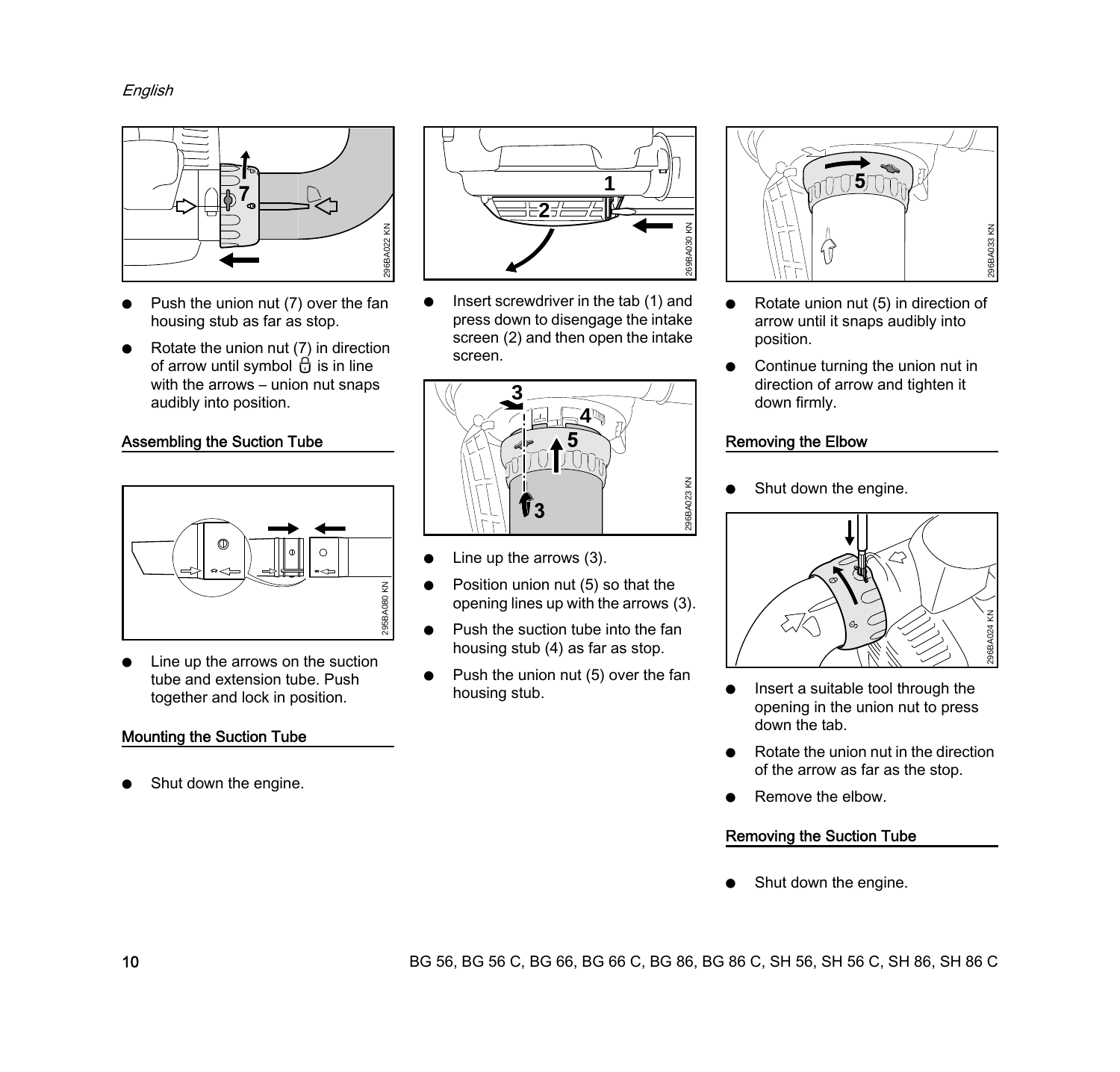

- Rotate the union nut in the direction of the arrow as far as the stop.
- $\bullet$  Insert a suitable tool through the opening in the union nut to press down the tab.
- $\bullet$  Continue turning the union nut in the direction of the arrow as far as the next stop.
- Remove the suction tube.
- Close the intake screen and lock it in position.

## <span id="page-12-0"></span>Fuel

Your engine requires a mixture of gasoline and engine oil.

## WARNING

For health reasons, avoid direct skin contact with gasoline and avoid inhaling gasoline vapor.

## STIHL MotoMix

STIHL recommends the use of STIHL MotoMix. This ready-to-use fuel mix contains no benzol or lead, has a high octane rating and ensures that you always use the right mix ratio.

STIHL MotoMix uses STIHL HP Ultra two-stroke engine oil for an extra long engine life.

MotoMix is not available in all markets.

## Mixing Fuel



Unsuitable fuels or lubricants or mix ratios other than those specified may result in serious damage to the engine. Poor quality gasoline or engine oil may damage the engine, sealing rings, hoses and the fuel tank.

## Gasoline

Use only high-quality brand-name gasoline with a minimum octane rating of 90 – leaded or unleaded.

If your machine is equipped with a catalytic converter, you must use unleaded gasoline.



A few tankfuls of leaded gasoline will greatly reduce the efficiency of the catalytic converter.

Gasoline with an ethanol content of more than 10% can cause running problems in engines with a manually adjustable carburetor and should not be used in such engines.

Engines equipped with M-Tronic deliver full power when run on gasoline with an ethanol content of up to 25% (E25).

## Engine oil

Use only high-quality two-stroke engine oil – preferably STIHL HP, HP Super or HP Ultra, which are specially formulated for use in STIHL engines. HP Ultra guarantees high performance and a long engine life.

These engine oils are not available in all markets.

Use only STIHL 50:1 two-stroke engine oil for the fuel mix in models with a catalytic converter.

## Mix Ratio

STIHL 50:1 two-stroke engine oil: 50 parts gasoline to 1 part oil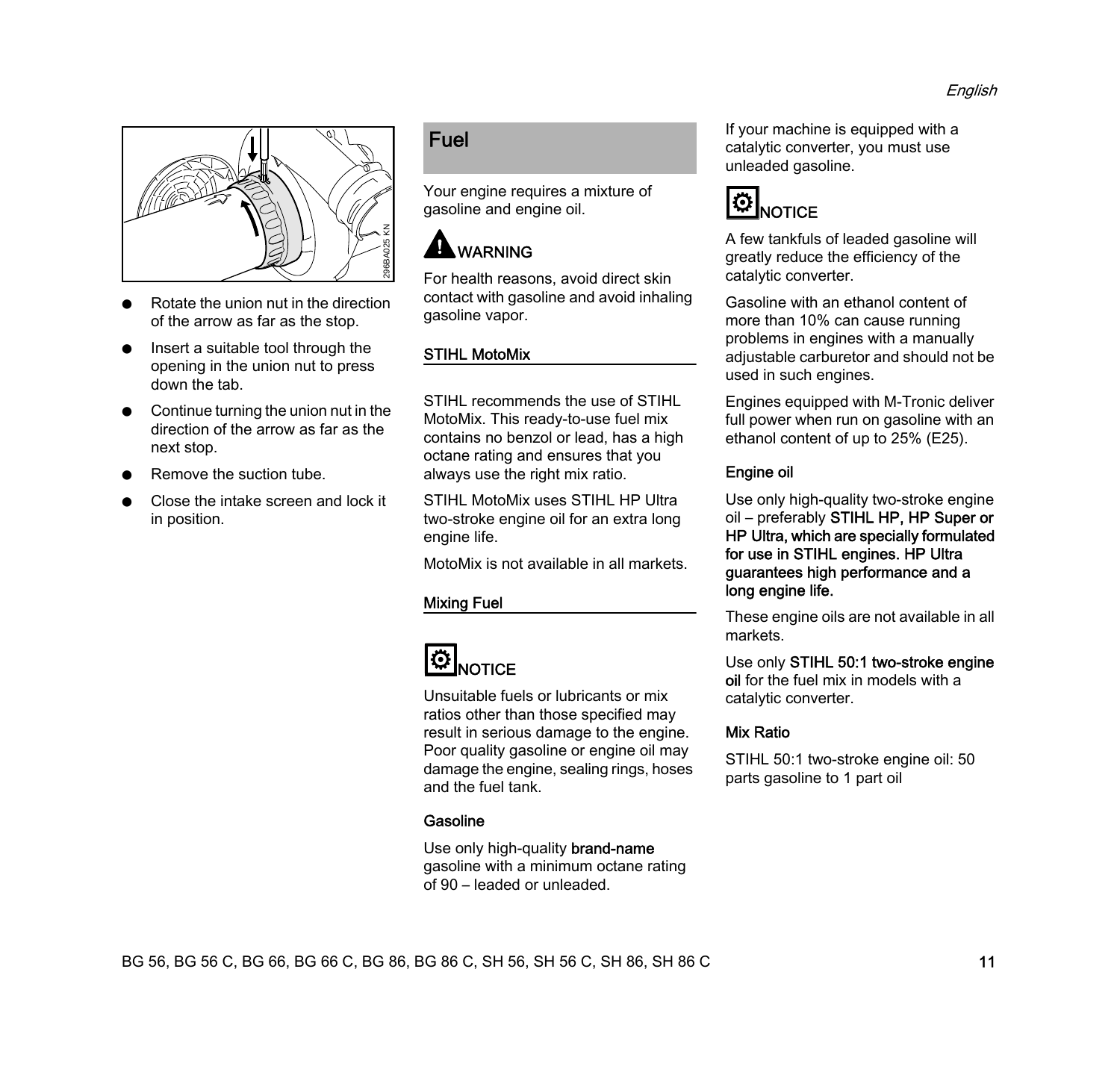## English

## Examples

| Gasoline |        | STIHL engine oil 50:1 |
|----------|--------|-----------------------|
| Liters   | Liters | (m <sub>l</sub> )     |
| 1        | 0.02   | (20)                  |
| 5        | 0.10   | (100)                 |
| 10       | 0.20   | (200)                 |
| 15       | 0.30   | (300)                 |
| 20       | 0.40   | (400)                 |
| 25       | 0.50   | (500)                 |

Use a canister approved for storing fuel. Pour oil into canister first, then add gasoline and mix thoroughly.

## Storing Fuel

Store fuel only in approved safety-type fuel canisters in a dry, cool and safe location protected from light and the sun.

Fuel mix ages – only mix sufficient fuel for a few weeks work. Do not store fuel mix for longer than 30 days. Exposure to light, the sun, low or high temperatures can quickly make the fuel mix unusable.

STIHL MotoMix may be stored for up to 2 years without any problems.

Thoroughly shake the mixture in the canister before fueling your machine.

## WARNING

Pressure may build up in the canister – open it carefully.

Clean the fuel tank and canister from time to time.

Dispose of remaining fuel and cleaning fluid properly in accordance with local regulations and environmental requirements.

## <span id="page-13-0"></span>Fueling



## **Preparations**



- $\bullet$  Before fueling, clean the filler cap and the area around it to ensure that no dirt falls into the tank.
- $\bullet$  Position the machine so that the filler cap is facing up.

STIHL recommends you use the STIHL filler nozzle for fuel (special accessory).

## Fill up with fuel

Take care not to spill fuel while fueling and do not overfill the tank.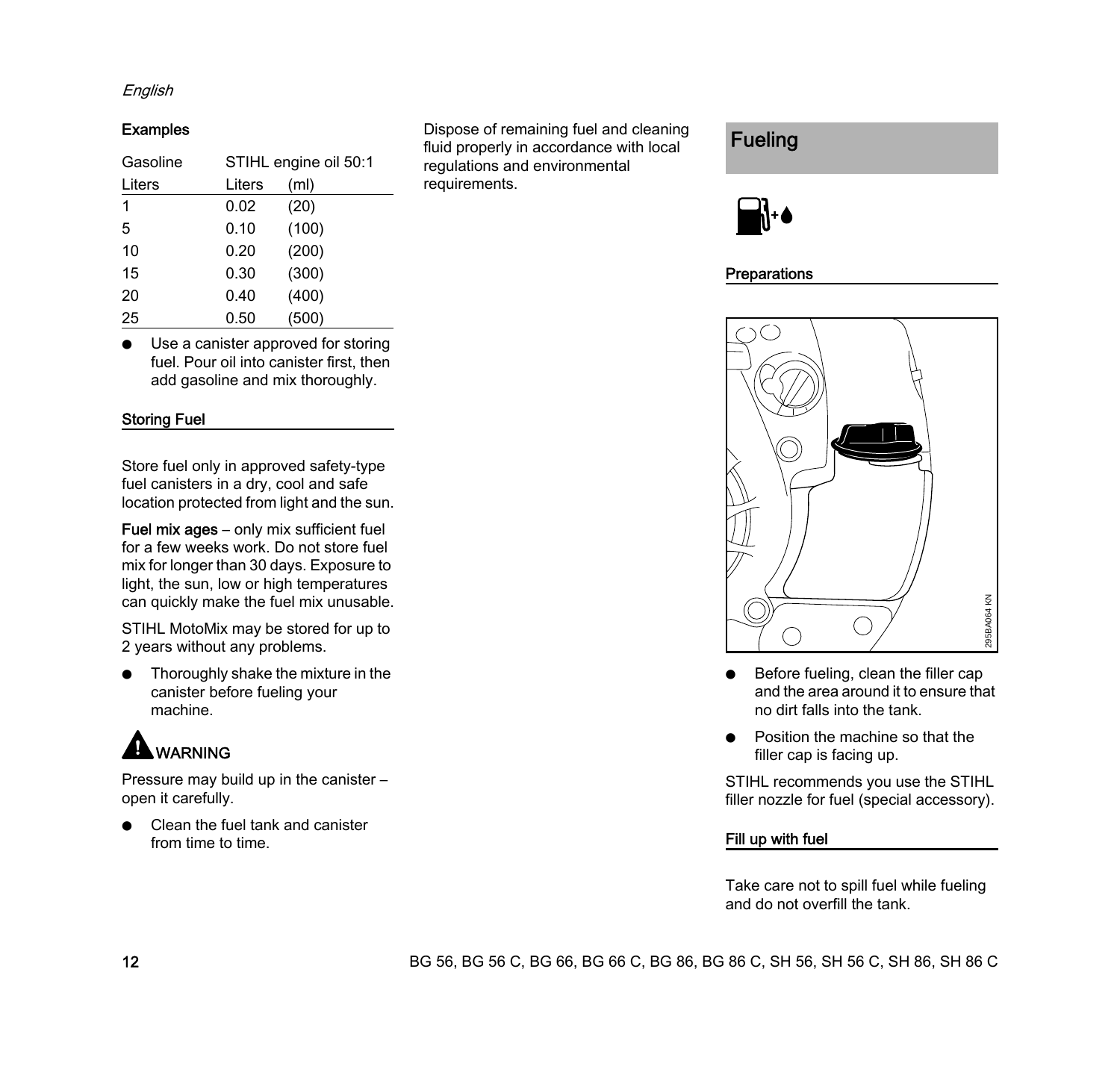- Open the filler cap.
- Fill up with fuel
- Closing the cap

## WARNING

 After fueling, tighten down the filler cap as securely as possible.

## Changing the fuel pickup body



Change the fuel pick up body every year.

- Drain the fuel tank.
- $\bullet$  Use a hook to pull the fuel pickup body out of the tank and take it off the hose.
- Push the new pickup body into the hose.
- Place the pickup body in the tank.

## <span id="page-14-0"></span>Starting / Stopping the **Engine**

## Starting the Engine

Observe safety precautions.



 $\bullet$  Press the manual fuel pump bulb (1) at least five times – even if the bulb is filled with fuel.

## Adjusting the setting lever

Only on BG 66 C, BG 86, SH 86



 $\bullet$  To start, move the setting lever to the run position  $I$ 



The setting lever (2) allows the throttle trigger (3) to be locked in any required position during operation.

## Adjusting the choke knob

## If the engine is cold



 $\bullet$  Turn the choke knob to  $\overline{f}$ 

## If the engine is warm



Turn the choke knob to  $\geq$ 

Also use this setting if the engine has been running but is still cold.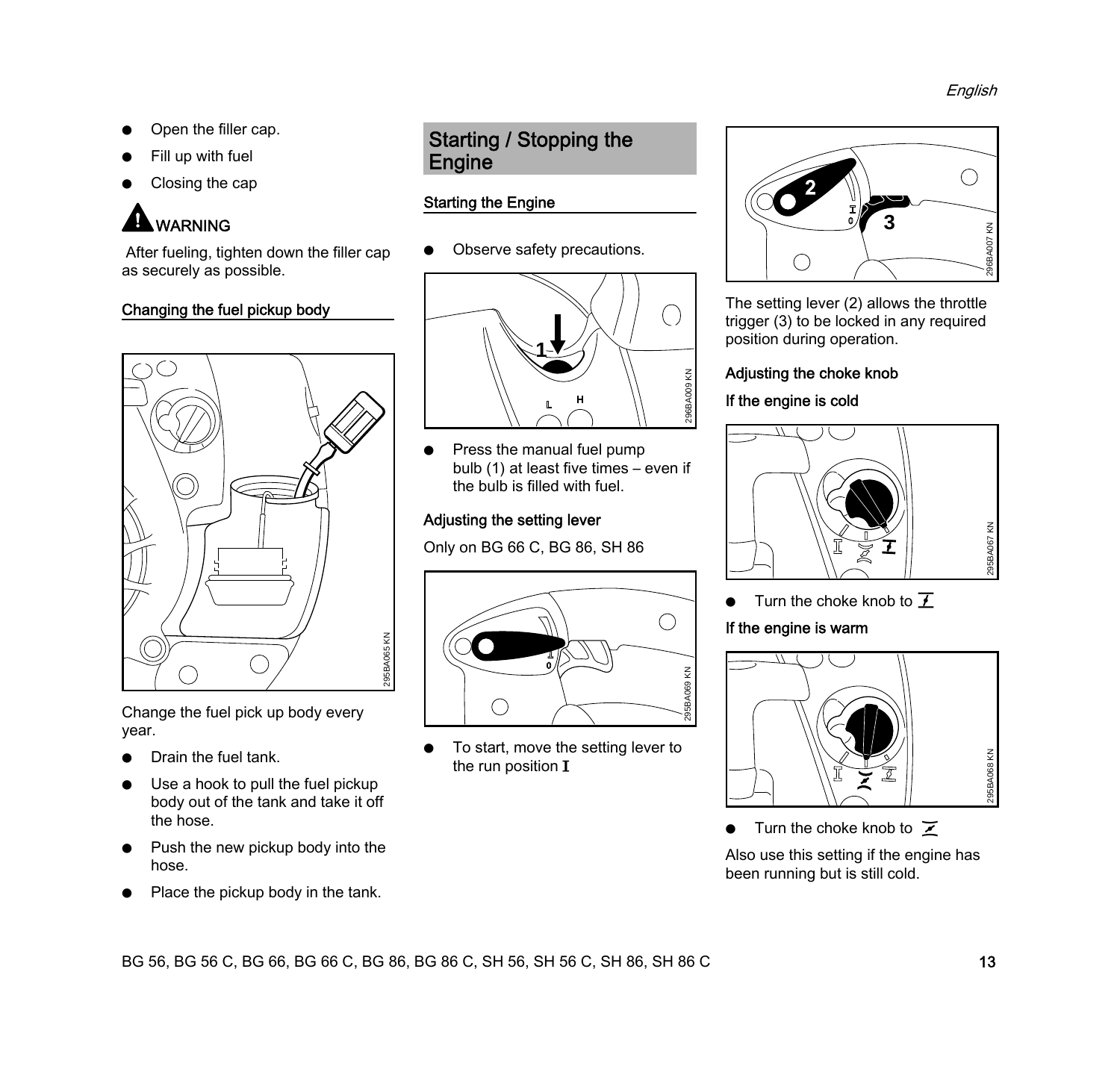## **Cranking**



- Place the unit on the ground so that it is secure.
- $\bullet$  Make sure you have a firm footing: Hold the unit firmly with your right hand on the housing and press down.
- Hold the starter grip with your left hand.

## Version with ErgoStart

Pull the starter grip steadily.

## Version without ErgoStart

Pull the starter grip slowly until you feel it engage and then give it a brisk strong pull.



Do not pull out the starter rope all the way – it might otherwise break.

Do not let the starter grip snap back. Guide it slowly back into the housing so that the starter rope can rewind properly.

## As Soon as Engine Runs



Blip the throttle trigger  $(3)$  – the choke knob moves to the run position  $I$  – the engine returns to idle speed.

## Stopping the Engine

## BG 56, BG 66, SH 56



Move the stop switch to  $0$  – the engine stops – the stop switch springs back to the on position.

## BG 66 C, BG 86, SH 86



Move the setting lever to  $0$  – the engine stops – the setting lever springs back to the on position.

## Other Hints on Starting

## If the engine stops in position  $\overline{\mathcal{I}}$  or during acceleration

Move the choke lever to  $\geq$  and continue cranking until the engine runs.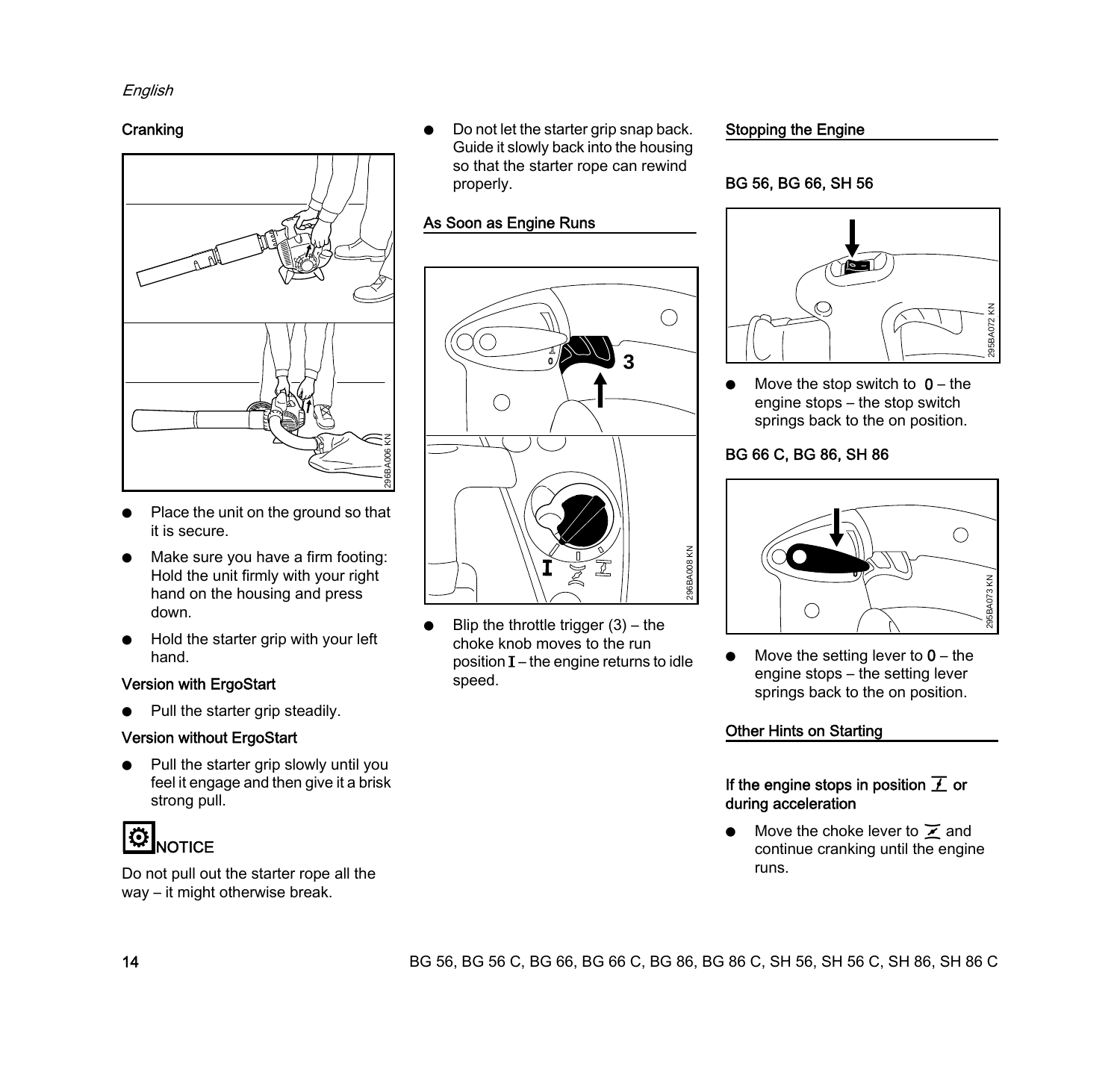## If engine does not start

- Make sure all settings are correct (choke knob, setting lever in run position  $I$ ).
- Repeat the starting procedure.

## If fuel tank has been run completely dry and then refueled



- $\bullet$  Press the manual fuel pump bulb (1) at least five times – even if the bulb is filled with fuel.
- Now start the engine.

## <span id="page-16-0"></span>Cleaning the Air Filter

Dirty air filters reduce engine power, increase fuel consumption and make starting more difficult.

## Different Air Filters

Different models are equipped with different air filters. The models can be identified by the filter housing and the air filter itself.

## Version with Flat Filter Material



- $\bullet$  Turn the filter cover lock (1) counterclockwise to the vertical position.
- Remove the filter cover (2).
- Clean away loose dirt from around the filter.



- $\bullet$  Pull off the retainer (3) and take the air filter element (4) out of the filter housing (5).
- Replace the filter element. As a temporary measure you can knock it out on the palm of your hand or blow it out with compressed air – do not wash.

Replace any damaged parts.

## Installing the filter element

- Fit the filter  $(4)$  in the filter housing (5) and push the retainer (3) into position.
- $\bullet$  Refit the filter cover (2) and turn the filter cover lock clockwise to the horizontal position.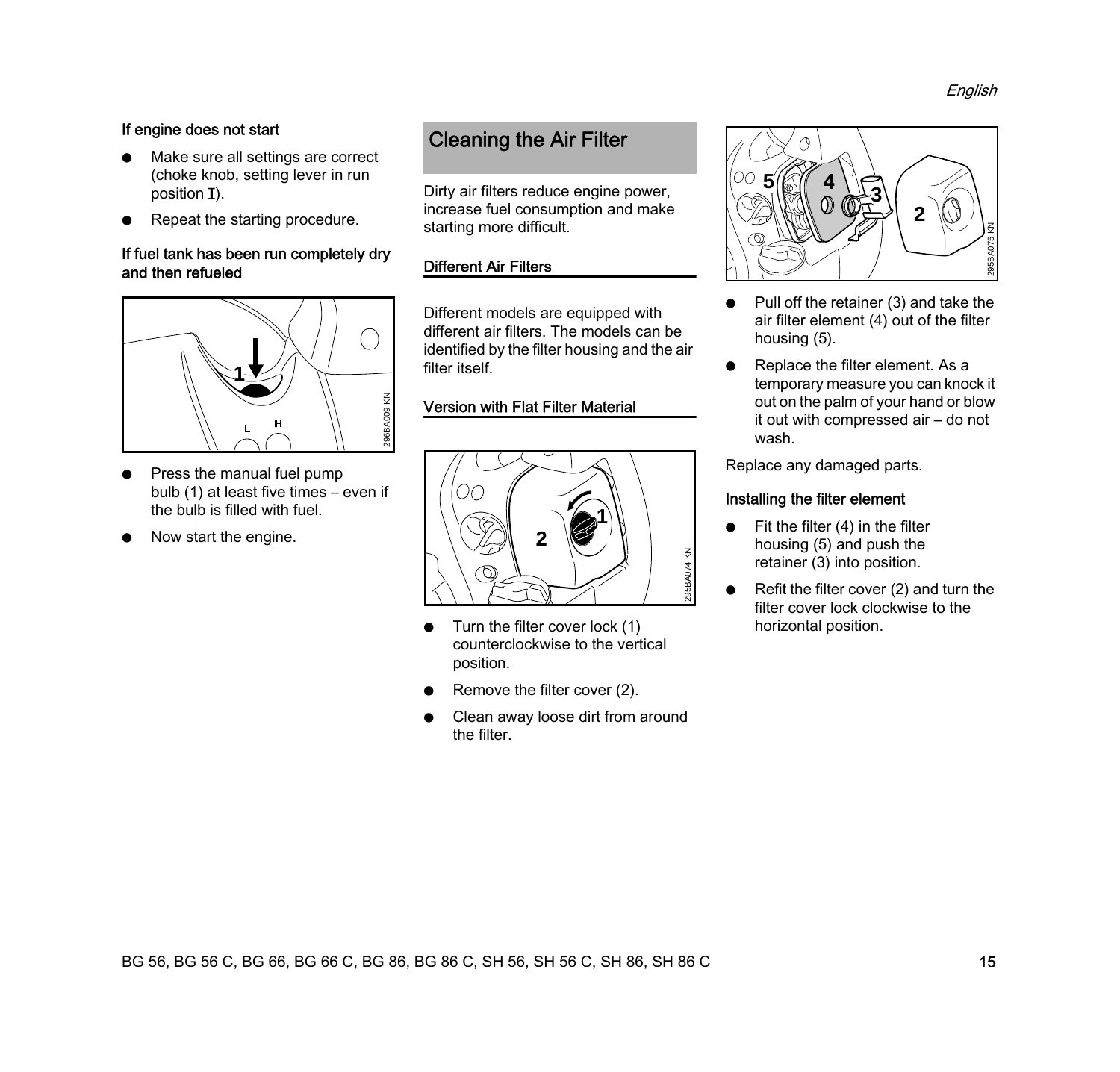## Version with Pleated Filter Material



- Unscrew the filter cover lock (1) counterclockwise.
- Remove the filter cover (2).
- Clean away loose dirt from around the filter.



Take the air filter (3) out of the filter housing (4).

### Cleaning the air filter

 $\bullet$  Carefully knock the filter out on the palm of your hand or blow it clear with compressed air from the inside outwards.

In case of stubborn dirt or sticky filter fabric

• Wash the air filter in STIHL special cleaner (special accessory) or a clean, non-flammable solution (e.g. warm soapy water). Rinse the filter

from the inside outwards under a jet of water – do not use a pressure washer.

 $\bullet$  Dry the filter – do not expose to high temperatures.

### Place the filter in position.

- $\bullet$  Install the filter element in the filter housing.
- $\bullet$  Fit the filter cover and tighten the filter cover lock clockwise.

## <span id="page-17-0"></span>Adjusting the Carburetor

## General Information

The carburetor comes from the factory with a standard setting.

This setting provides an optimum fuel-air mixture under most operating conditions.

## **Preparations**

- Shut off the engine.
- Check the air filter and clean or replace if necessary.
- $\bullet$  Check the spark arresting screen in the muffler and clean or replace if necessary.

## Standard Setting



- $\bullet$  Turn high speed screw (H) counterclockwise as far as stop (no more than 3/4 turn).
- $\bullet$  Turn the low speed screw (L) clockwise as far as stop, then turn it back 3/4 turn.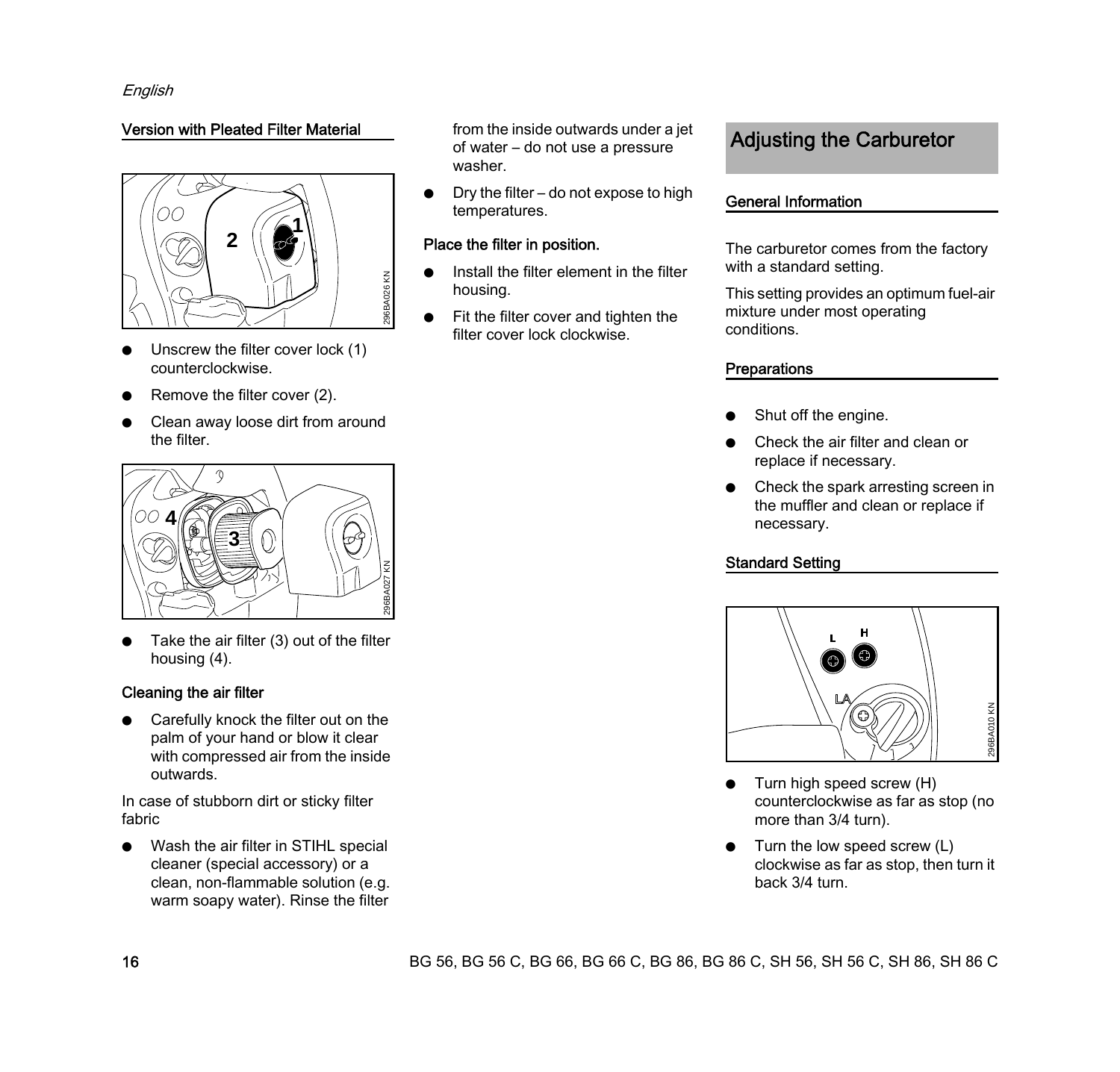## Adjusting Idle Speed

- Carry out the standard setting.
- Start and warm up the engine.



## Engine stops while idling

Turn the idle speed screw (LA) clockwise until the engine runs smoothly.

#### Erratic idling behavior, poor acceleration (despite correction to setting of LA screw).

Idle setting is too lean

Turn the low speed screw  $(L)$ carefully counterclockwise, no further than stop, until the engine runs smoothly and accelerates well.

#### Erratic idling behavior, engine speed drops when swinging the machine

Idle setting is too rich

Turn the low speed screw  $(L)$ clockwise (1/8 of a turn or 45° at a time) until the engine runs smoothly and still accelerates well.

It is usually necessary to change the setting of the idle speed screw (LA) after every correction to the low speed screw (L).

Fine Tuning for Operation at High **Altitude** 

A slight correction of the setting may be necessary if the engine does not run satisfactorily:

- Carry out the standard setting.
- Warm up the engine.
- Turn high speed screw (H) slightly clockwise (leaner) – no further than stop.

## **D**<br>NOTICE

After returning from high altitude, reset the carburetor to the standard setting.

If the setting is too lean there is a risk of engine damage due to insufficient lubrication and overheating.

## <span id="page-18-0"></span>Spark Plug

- If the engine is down on power, difficult to start or runs poorly at idle speed, first check the spark plug.
- Fit a new spark plug after about 100 operating hours – or sooner if the electrodes are badly eroded. Install only suppressed spark plugs of the type approved by STIHL – see "Specifications".

## Removing the spark plug



- Pull off the spark plug boot (1).
- Unscrew the spark plug.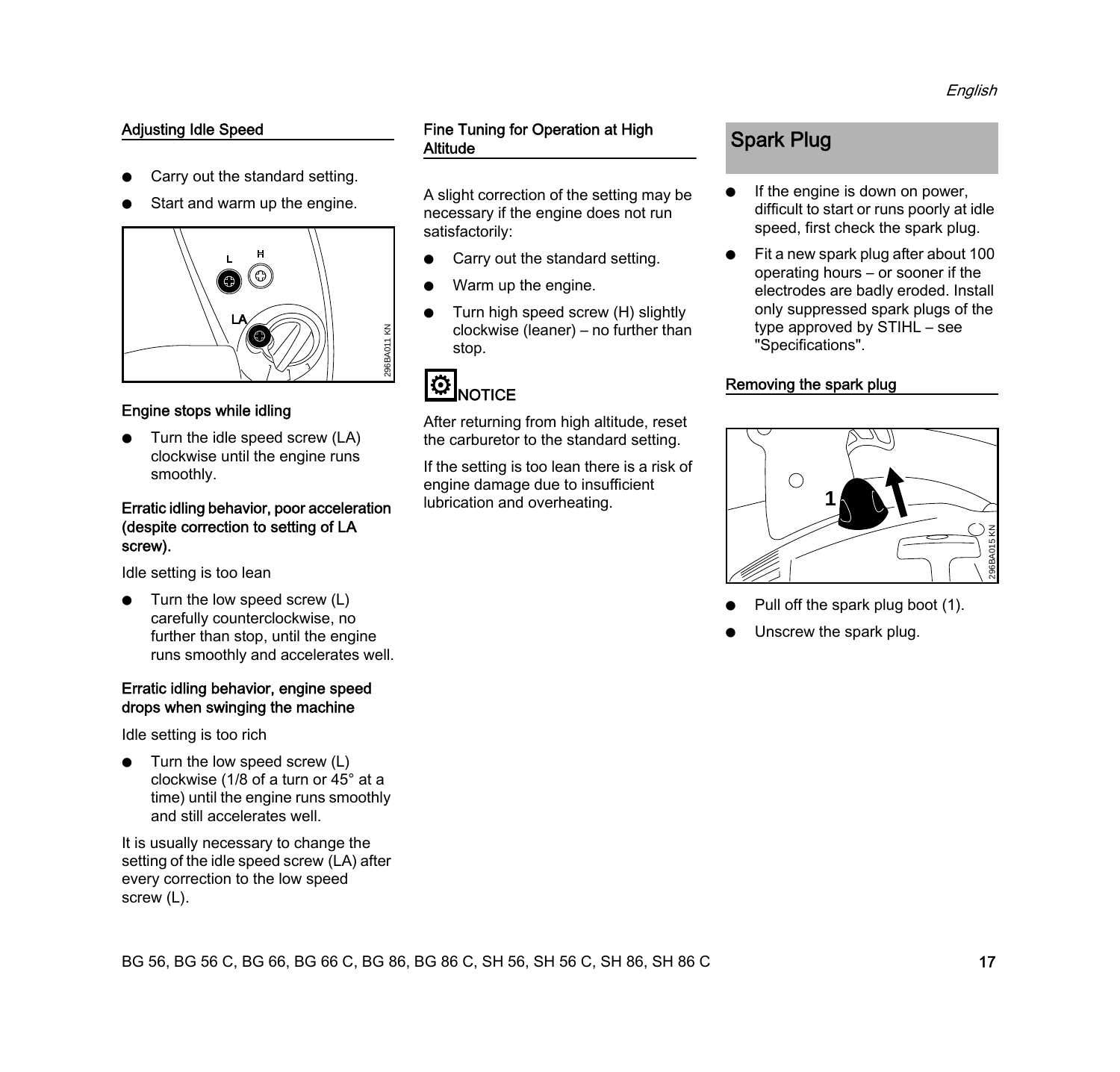## Checking the Spark Plug



- Clean dirty spark plug.
- Check electrode gap (A) and readjust if necessary – see "Specifications".
- Rectify the problems which have caused fouling of the spark plug.

Possible causes are:

- **–** Too much oil in fuel mix.
- **–** Dirty air filter.
- **–** Unfavorable running conditions.





Arcing may occur if the adapter nut (1) is loose or missing. Working in an easily combustible or explosive atmosphere may cause a fire or an explosion. This can result result in serious injuries or damage to property.

Use resistor type spark plugs with a properly tightened adapter nut.

## Installing the spark plug



Screw the spark plug (3) into the cylinder and fit the boot (2) (press it down firmly).

## <span id="page-19-0"></span>Engine Running Behavior

If engine running behavior is unsatisfactory even though the air filter is clean and the carburetor is properly adjusted, the cause may be the muffler.

Have the muffler checked for contamination (carbonization) by your servicing dealer.

STIHL recommends that you have servicing and repair work carried out exclusively by an authorized STIHL servicing dealer.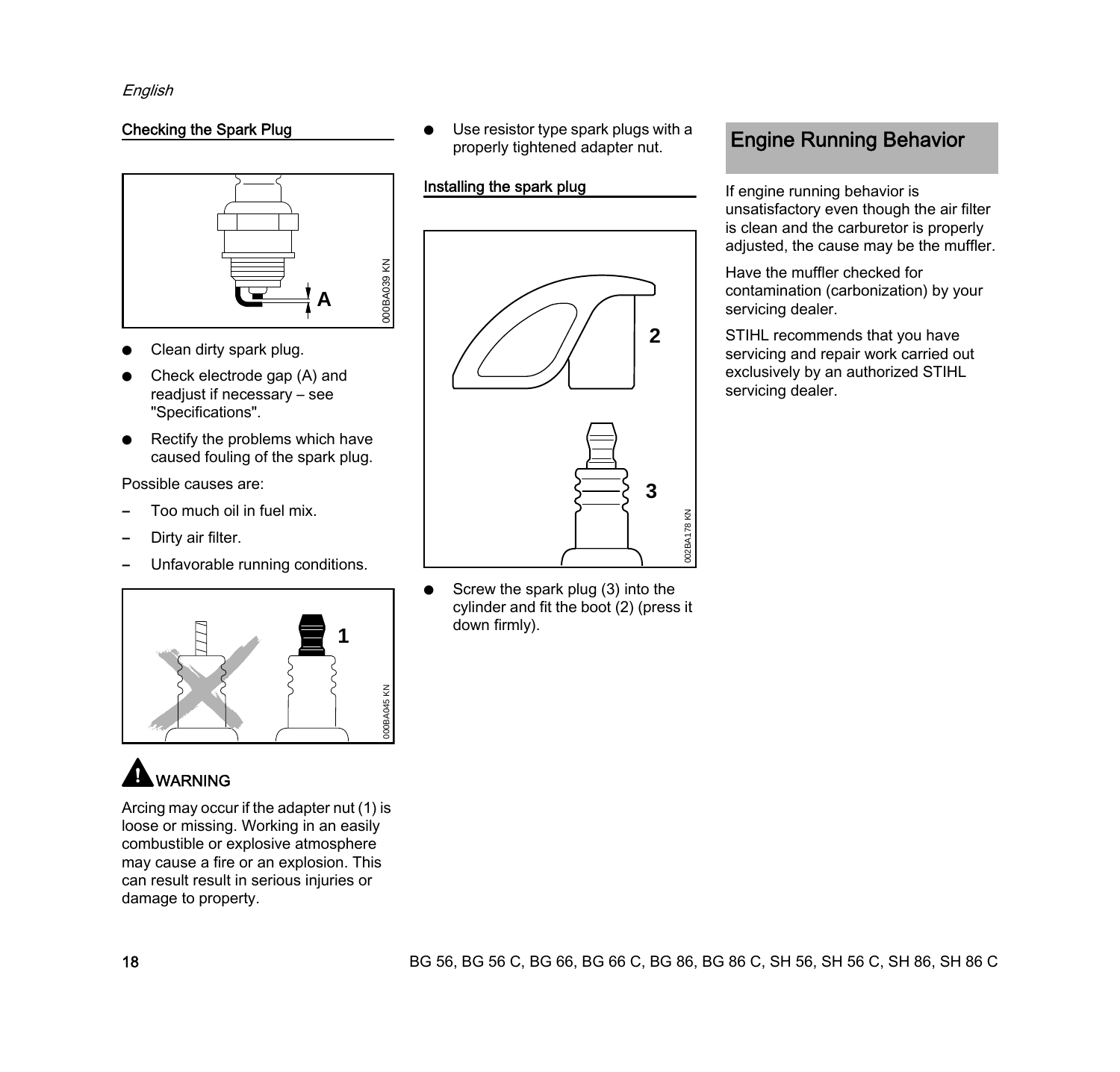For periods of 3 months or longer

- $\bullet$  Drain and clean the fuel tank in a well ventilated area.
- $\bullet$  Dispose of fuel properly in accordance with local environmental requirements.
- $\bullet$  Run the engine until the carburetor is dry – this helps prevent the carburetor diaphragms sticking together.
- $\bullet$  Thoroughly clean the machine pay special attention to the cylinder fins and air filter.
- $\bullet$  Store the machine in a dry, high or locked location, – out of the reach of children and other unauthorized persons.

## <span id="page-20-0"></span>Storing the Machine **Inspections and Maintenance** by Dealer

## <span id="page-20-1"></span>Spark Arresting Screen in Muffler

 $\bullet$  If the engine is down on power, check the spark arresting screen in the muffler.

STIHL recommends that you have servicing and repair work carried out exclusively by an authorized STIHL servicing dealer.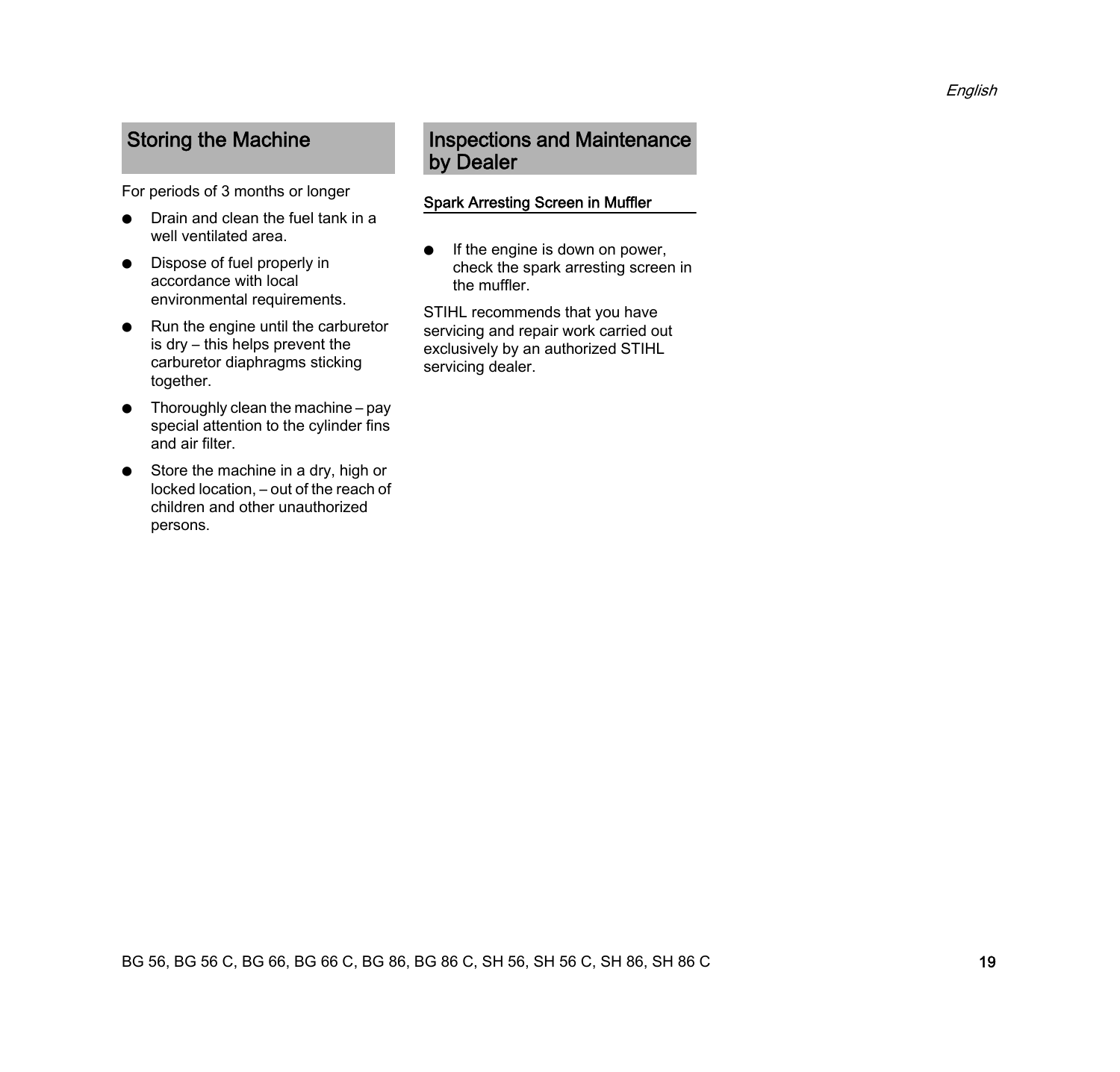## <span id="page-21-0"></span>Maintenance and Care

| The following intervals apply to normal operating conditions only. If your daily work-<br>ing time is longer or operating conditions are difficult (very dusty work area, etc.),<br>shorten the specified intervals accordingly. |                                                 | before starting work      | after finishing work or daily | after each refueling stop | weekly | monthly | every 12 months           | if problem                | if damaged                | as required               |
|----------------------------------------------------------------------------------------------------------------------------------------------------------------------------------------------------------------------------------|-------------------------------------------------|---------------------------|-------------------------------|---------------------------|--------|---------|---------------------------|---------------------------|---------------------------|---------------------------|
|                                                                                                                                                                                                                                  | Visual inspection (condition, wear,<br>leaks)   | $\boldsymbol{\mathsf{x}}$ |                               | X                         |        |         |                           |                           |                           |                           |
| Complete machine                                                                                                                                                                                                                 | Clean                                           |                           | $\boldsymbol{\mathsf{x}}$     |                           |        |         |                           |                           |                           |                           |
|                                                                                                                                                                                                                                  | Replace any damaged parts                       | $\boldsymbol{\mathsf{x}}$ |                               |                           |        |         |                           |                           |                           |                           |
| Control handle                                                                                                                                                                                                                   | Check operation                                 | $\boldsymbol{\mathsf{x}}$ |                               | $\boldsymbol{\mathsf{x}}$ |        |         |                           |                           |                           |                           |
|                                                                                                                                                                                                                                  | Visual inspection                               |                           |                               |                           |        |         | $\boldsymbol{\mathsf{x}}$ | $\boldsymbol{\mathsf{x}}$ |                           |                           |
| Air filter                                                                                                                                                                                                                       | Clean                                           |                           |                               |                           |        |         |                           | $\boldsymbol{\mathsf{x}}$ |                           | $\mathsf{x}$              |
|                                                                                                                                                                                                                                  | Replace                                         |                           |                               |                           |        |         |                           |                           | $\boldsymbol{\mathsf{x}}$ | $\mathsf{x}$              |
| Manual fuel pump (if fitted)                                                                                                                                                                                                     | Check                                           | $\boldsymbol{\mathsf{x}}$ |                               |                           |        |         |                           |                           |                           |                           |
|                                                                                                                                                                                                                                  | Have repaired by servicing dealer <sup>1)</sup> |                           |                               |                           |        |         |                           |                           | $\boldsymbol{\mathsf{x}}$ |                           |
| Pickup body in fuel tank                                                                                                                                                                                                         | Check                                           |                           |                               |                           |        |         |                           | $\boldsymbol{\mathsf{x}}$ |                           |                           |
|                                                                                                                                                                                                                                  | Install new pickup body                         |                           |                               |                           |        |         | $\boldsymbol{\mathsf{x}}$ |                           | $\boldsymbol{\mathsf{x}}$ | $\mathsf{x}$              |
| Fuel tank                                                                                                                                                                                                                        | Clean                                           |                           |                               |                           |        |         |                           | $\boldsymbol{\mathsf{x}}$ |                           | $\boldsymbol{\mathsf{x}}$ |
| Carburetor                                                                                                                                                                                                                       | Check idle adjustment                           | $\boldsymbol{\mathsf{x}}$ |                               | $\boldsymbol{\mathsf{x}}$ |        |         |                           |                           |                           |                           |
|                                                                                                                                                                                                                                  | Adjust idle speed                               |                           |                               |                           |        |         |                           |                           |                           | $\mathsf{x}$              |
|                                                                                                                                                                                                                                  | Adjust electrode gap                            |                           |                               |                           |        |         |                           | $\boldsymbol{\mathsf{x}}$ |                           |                           |
| Spark plug                                                                                                                                                                                                                       | Replace after 100 operating hours               |                           |                               |                           |        |         |                           |                           |                           |                           |
|                                                                                                                                                                                                                                  | Visual inspection                               |                           | $\boldsymbol{\mathsf{x}}$     |                           |        |         |                           |                           |                           |                           |
| Cooling inlets                                                                                                                                                                                                                   | Clean                                           |                           |                               |                           |        |         |                           |                           |                           | $\boldsymbol{\mathsf{x}}$ |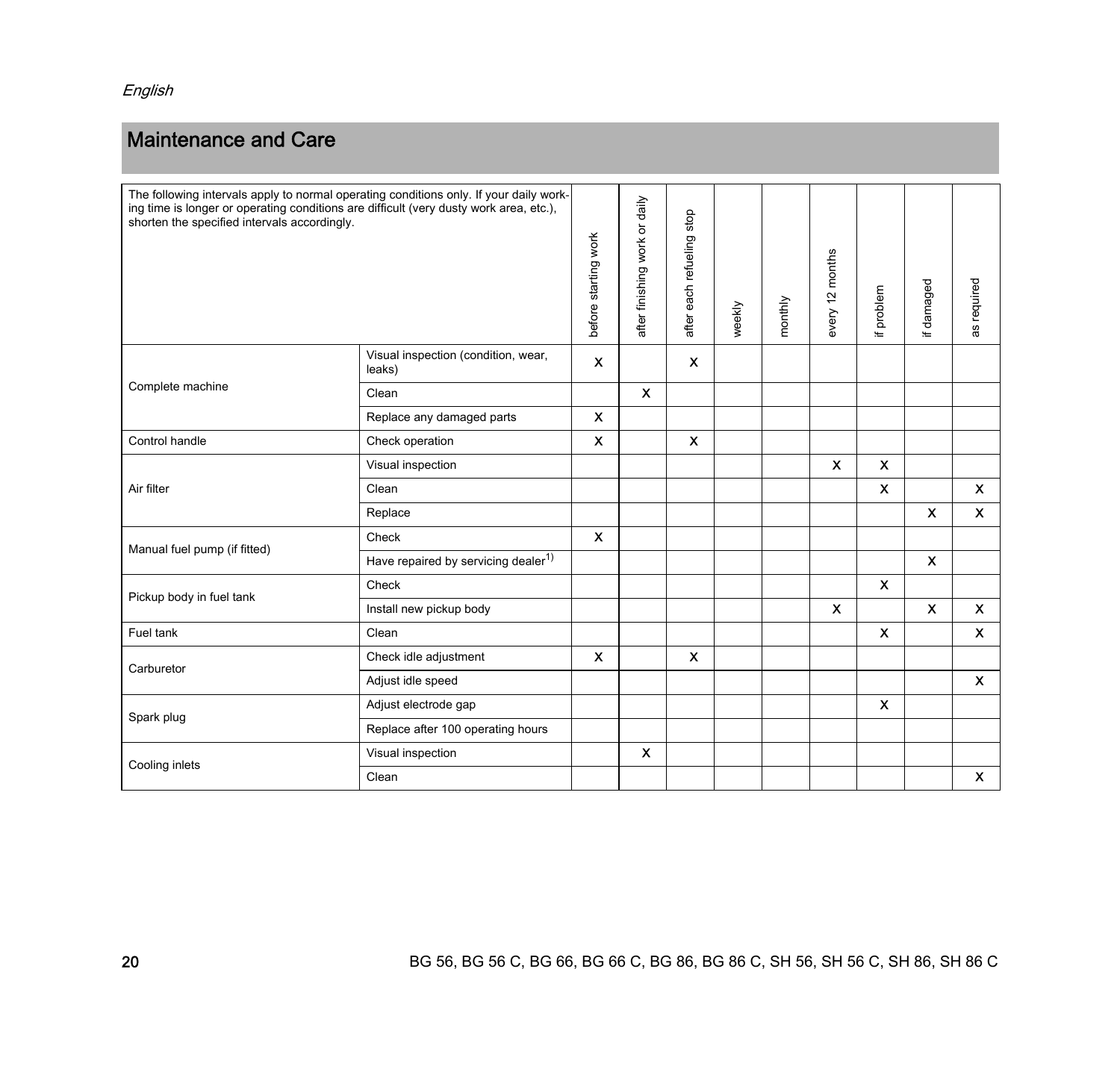## English

| The following intervals apply to normal operating conditions only. If your daily work-<br>ing time is longer or operating conditions are difficult (very dusty work area, etc.),<br>shorten the specified intervals accordingly. |                                                 | starting work<br>before | $d$ aily<br>after finishing work or | stop<br>refueling<br>each<br>after | weekly | monthly | 12 months<br>every | problem<br>$\pm$ | damaged<br>$\pm$          | as required               |
|----------------------------------------------------------------------------------------------------------------------------------------------------------------------------------------------------------------------------------|-------------------------------------------------|-------------------------|-------------------------------------|------------------------------------|--------|---------|--------------------|------------------|---------------------------|---------------------------|
| Spark arrestor in muffler                                                                                                                                                                                                        | Check <sup>1</sup>                              |                         |                                     |                                    |        |         |                    | X                |                           |                           |
|                                                                                                                                                                                                                                  | Have replaced by servicing dealer <sup>1)</sup> |                         |                                     |                                    |        |         |                    |                  | X                         | $\boldsymbol{\mathsf{x}}$ |
| All accessible screws and nuts (not adjust-<br>ing screws)                                                                                                                                                                       | Retighten                                       |                         |                                     |                                    |        |         |                    |                  |                           | X                         |
| Anti-vibration elements <sup>2)</sup>                                                                                                                                                                                            | Check                                           | x                       |                                     |                                    |        |         |                    | X                |                           | $\boldsymbol{\mathsf{x}}$ |
| Have replaced by servicing dealer <sup>1)</sup>                                                                                                                                                                                  |                                                 |                         |                                     |                                    |        |         |                    |                  | $\boldsymbol{\mathsf{x}}$ |                           |
| Safety labels                                                                                                                                                                                                                    | Replace                                         |                         |                                     |                                    |        |         |                    |                  | X                         |                           |

1) STIHL recommends an authorized STIHL servicing dealer

2) BG 66 C, BG 86, BG 86 C, SH 86, SH 86 C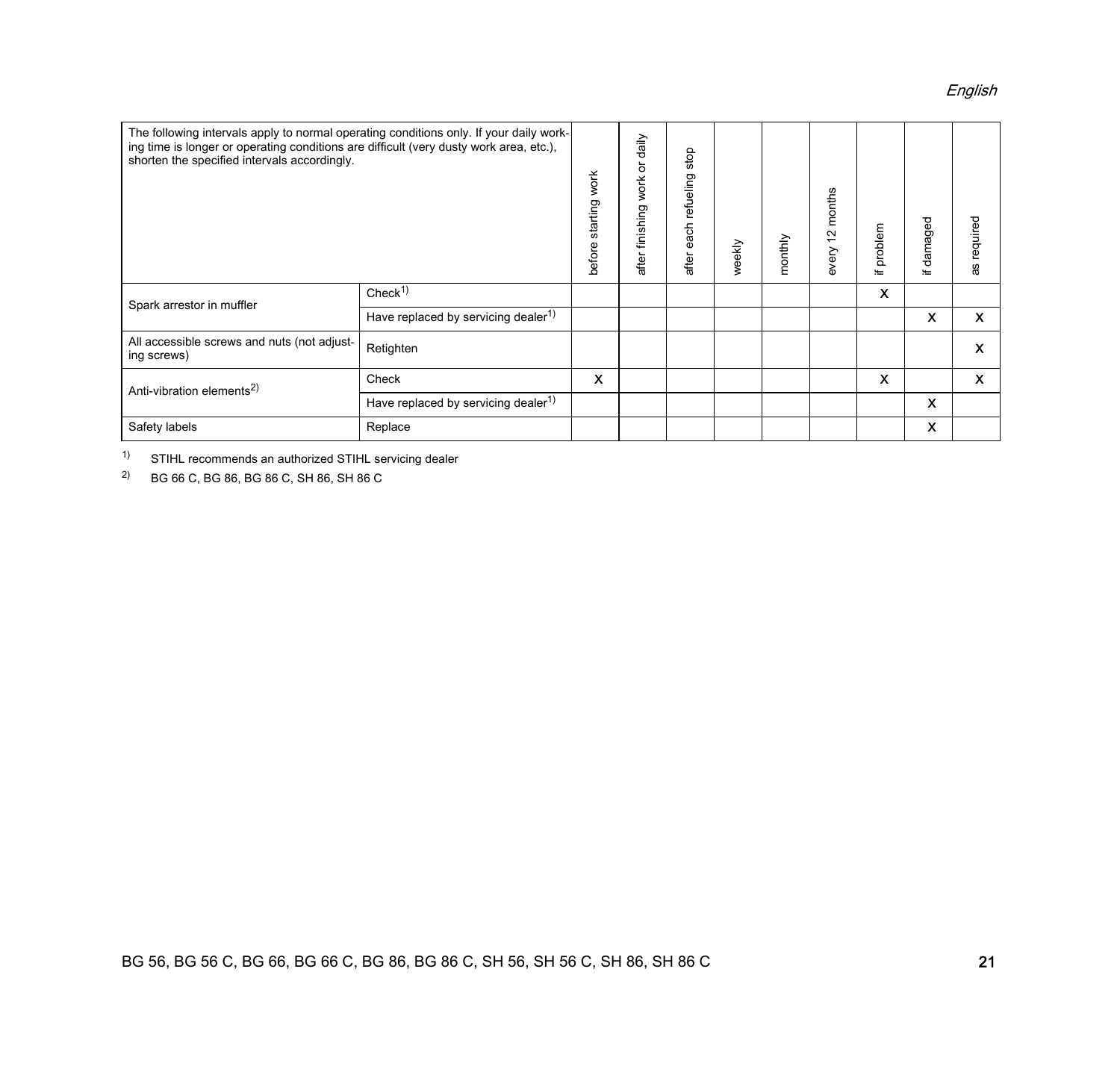## <span id="page-23-0"></span>Main Parts



- 1 Setting lever (BG 66 C, BG 86, SH 86)
- Spark plug boot
- Muffler
- 4 Starter grip
- Carburetor adjusting screws
- Manual fuel pump
- Choke knob
- Filter cover
- Filter cover lock
- Tank cap
- Fuel tank
- Handle
- Control handle
- Stop switch (BG 56, BG 66, SH 56)
- 15 Throttle trigger
- Protective screen
- Union nut
- Blower tube (BG 56, BG 86, SH 56)
- 19 Round nozzle
- 20 Fan nozzle<sup>\*</sup>
- 21 Suction tube
- 22 Elbow<sup>\*</sup>
- 23 Catcher bag<sup>\*</sup>
- 24 Blower tube silencer (BG 66)
- # Serial number

\* Depending on version – special accessory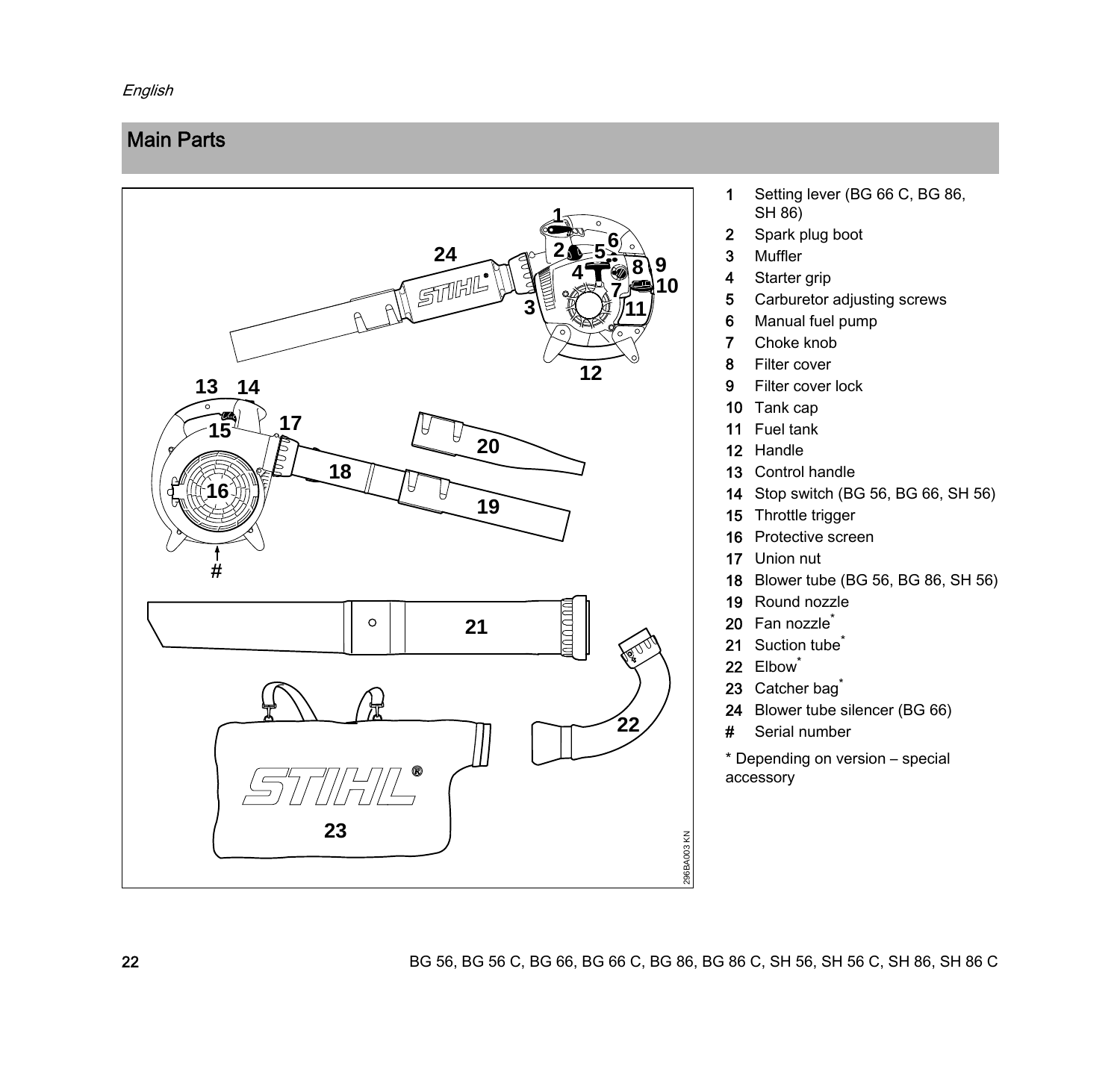## <span id="page-24-0"></span>**Specifications**

#### Engine

| Single cylinder two-stroke engine |                  |  |
|-----------------------------------|------------------|--|
| Displacement:                     | 27.2 cc          |  |
| Bore:                             | 34 mm            |  |
| Stroke:                           | $30 \text{ mm}$  |  |
| Idle speed:                       | 2,500 rpm        |  |
| Engine power to<br>ISO 7293:      |                  |  |
| BG 56:                            | 0.7 kW (1.0 bhp) |  |
| BG 66:                            | 0.6 kW (0.8 bhp) |  |
| BG 86:                            | 0.8 kW (1.1 bhp) |  |
| SH 56:                            | 0.7 kW (1.0 bhp) |  |
| SH 86:                            | 0.8 kW (1.1 bhp) |  |

#### Ignition System

Electronic magneto ignition

| Spark plug (resistor |             |
|----------------------|-------------|
| type):               | NGK CMR 6 H |
| Electrode gap:       | $0.5$ mm    |

#### Fuel System

All position diaphragm carburetor with integral fuel pump

Fuel tank capacity:

| BG 56:   | 540 cc $(0.54)$ |
|----------|-----------------|
| BG 66:   | 540 cc $(0.54)$ |
| BG 66 C: | 440 cc (0.44 l) |

| BG 86: | 440 cc (0.44 l) |
|--------|-----------------|
| SH 56: | 540 cc (0.54 l) |
| SH 86: | 440 cc (0.44 l) |

## Blowing performance

#### Blowing force (round nozzle)

|        | امممع ممينيها والروائع والمتروزي |
|--------|----------------------------------|
| SH 86: | 15 N                             |
| SH 56: | 15 N                             |
| BG 86: | 15 N                             |
| BG 66: | 10 N                             |
| BG 56: | 13 N                             |
|        |                                  |

#### Air velocity (blower mode)

|        | Blower mode (round nozzle) |  |
|--------|----------------------------|--|
| BG 56: | 60 m/s                     |  |
| BG 66: | $51 \text{ m/s}$           |  |
| BG 86: | $63 \text{ m/s}$           |  |
| SH 56: | $60 \text{ m/s}$           |  |
| SH 86: | 63 m/s                     |  |
|        | Blower mode (fan nozzle)   |  |
|        | BG 86: 74 m/s              |  |
|        | SH 86: 74 m/s              |  |

#### Air flow rate

|        |                       | Round nozzle Fan nozzle |
|--------|-----------------------|-------------------------|
| BG 56: | 700 $m^3/h$           |                         |
| BG 66: | 630 $m^3/h$           |                         |
| BG 86: | 755 $m^3/h$           | 620 $m^3/h$             |
| SH 56: | $700 \text{ m}^3/h$   | 560 $m^3/h$             |
| SH 86: | 755 m <sup>3</sup> /h | 620 $m^3/h$             |

#### Maximum air velocity (blower mode, round nozzle)

| BG 56: | 71 m/s |
|--------|--------|
| BG 66: | 62 m/s |

## BG 86: 76 m/s SH 56: 71 m/s SH 86: 76 m/s

## Maximum air flow rate (without blower tube assembly)

| BG 56: | 730 m <sup>3</sup> /h |
|--------|-----------------------|
| BG 66: | 730 m <sup>3</sup> /h |
| BG 86: | 810 $m^3/h$           |
| SH 56: | 730 m <sup>3</sup> /h |
| SH 86: | 810 $m^3/h$           |
|        |                       |

## Weight

| Dry, blower mode                                |                              |  |
|-------------------------------------------------|------------------------------|--|
| BG 56:                                          | $4.1 - 4.2$ kg <sup>*)</sup> |  |
| BG 66:                                          | 4.4 kg                       |  |
| $BG$ 66 $C$ :                                   | 4.7 kg                       |  |
| BG 86:                                          | $4.4 - 4.5$ kg <sup>*)</sup> |  |
| $\tilde{\phantom{a}}$<br>According to equipment |                              |  |
| Dry, vacuum mode                                |                              |  |
| SH 56:                                          | 5.2 kg                       |  |

#### Noise and Vibration Data

SH 86: 5.6 kg

For further details on compliance with Vibration Directive 2002/44/EC see www.stihl.com/vib.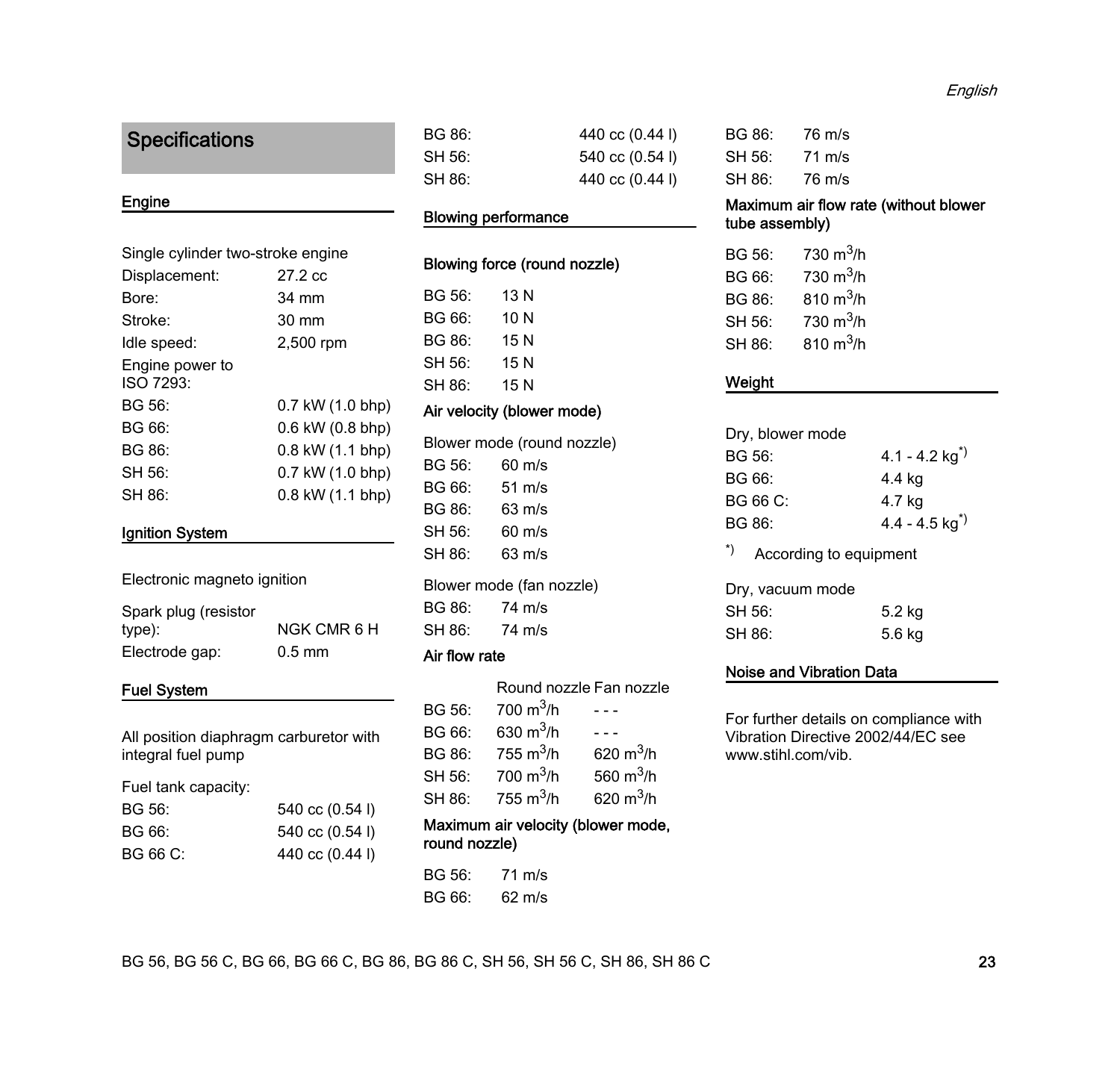English

## Sound pressure level L<sub>peq</sub> to DIN EN 15503

|          | Vacuum           |
|----------|------------------|
|          |                  |
| 90 dB(A) | 94 dB(A)         |
| 86 dB(A) |                  |
| 90 dB(A) | 93 dB(A)         |
| 90 dB(A) | 94 dB(A)         |
| 90 dB(A) | 93 dB(A)         |
|          | Blower mode mode |

## Sound power level Lw to DIN EN 15503

|        |                  | Vacuum      |
|--------|------------------|-------------|
|        | Blower mode mode |             |
| BG 56: | 104 dB(A)        | 105 dB(A)   |
| BG 66: | 98 dB(A)         |             |
| BG 86: | 104 dB(A)        | 106 dB(A)   |
| SH 56: | 104 dB(A)        | 105 dB(A)   |
| SH 86: | 104 dB(A)        | $106$ dB(A) |

### Vibration measurement ahv, eq to DIN EN 15503

#### Blower mode

|          | Handle, right        |
|----------|----------------------|
| BG 56:   | $7.5 \text{ m/s}^2$  |
| BG 66:   | 7.8 m/s <sup>2</sup> |
| BG 66 C: | 2.1 $m/s^2$          |
| BG 86:   | 2.5 $m/s^2$          |
| SH 56:   | $7.5 \text{ m/s}^2$  |
| SH 86:   | 2.5 m/s <sup>2</sup> |
|          |                      |

#### Vacuum mode

|        | Handle, left         | Handle, right       |
|--------|----------------------|---------------------|
| BG 56: | $8.5 \text{ m/s}^2$  | $7.5 \text{ m/s}^2$ |
| BG 86: | 2.5 m/s <sup>2</sup> | 1.9 $m/s^2$         |
| SH 56: | $8.5 \text{ m/s}^2$  | $7.5 \text{ m/s}^2$ |
| SH 86: | 2.5 m/s <sup>2</sup> | 1.9 $m/s^2$         |
|        |                      |                     |

The K-factor in accordance with Directive 2006/42/EC is 2.5 dB(A) for the sound pressure level and sound power level; the K-factor in accordance with Directive 2006/42/EC is 2.0 m/s<sup>2</sup> for the vibration measurement.

### REACH

REACH is an EC regulation and stands for the Registration, Evaluation, Authorisation and Restriction of Chemical substances.

For information on compliance with the REACH regulation (EC) No. 1907/2006 see www.stihl.com/reach.

## <span id="page-25-0"></span>Maintenance and Repairs

Users of this machine may only carry out the maintenance and service work described in this user manual. All other repairs must be carried out by a servicing dealer.

STIHL recommends that you have servicing and repair work carried out exclusively by an authorized STIHL servicing dealer. STIHL dealers are regularly given the opportunity to attend training courses and are supplied with the necessary technical information.

When repairing the machine, only use replacement parts which have been approved by STIHL for this power tool or are technically identical. Only use highquality replacement parts in order to avoid the risk of accidents and damage to the machine.

STIHL recommends the use of original STIHL replacement parts.

Original STIHL parts can be identified by the STIHL part number, the  $\bm{STHH}$ logo and the STIHL parts symbol  $E_{\!\scriptscriptstyle\odot}$ (the symbol may appear alone on small parts).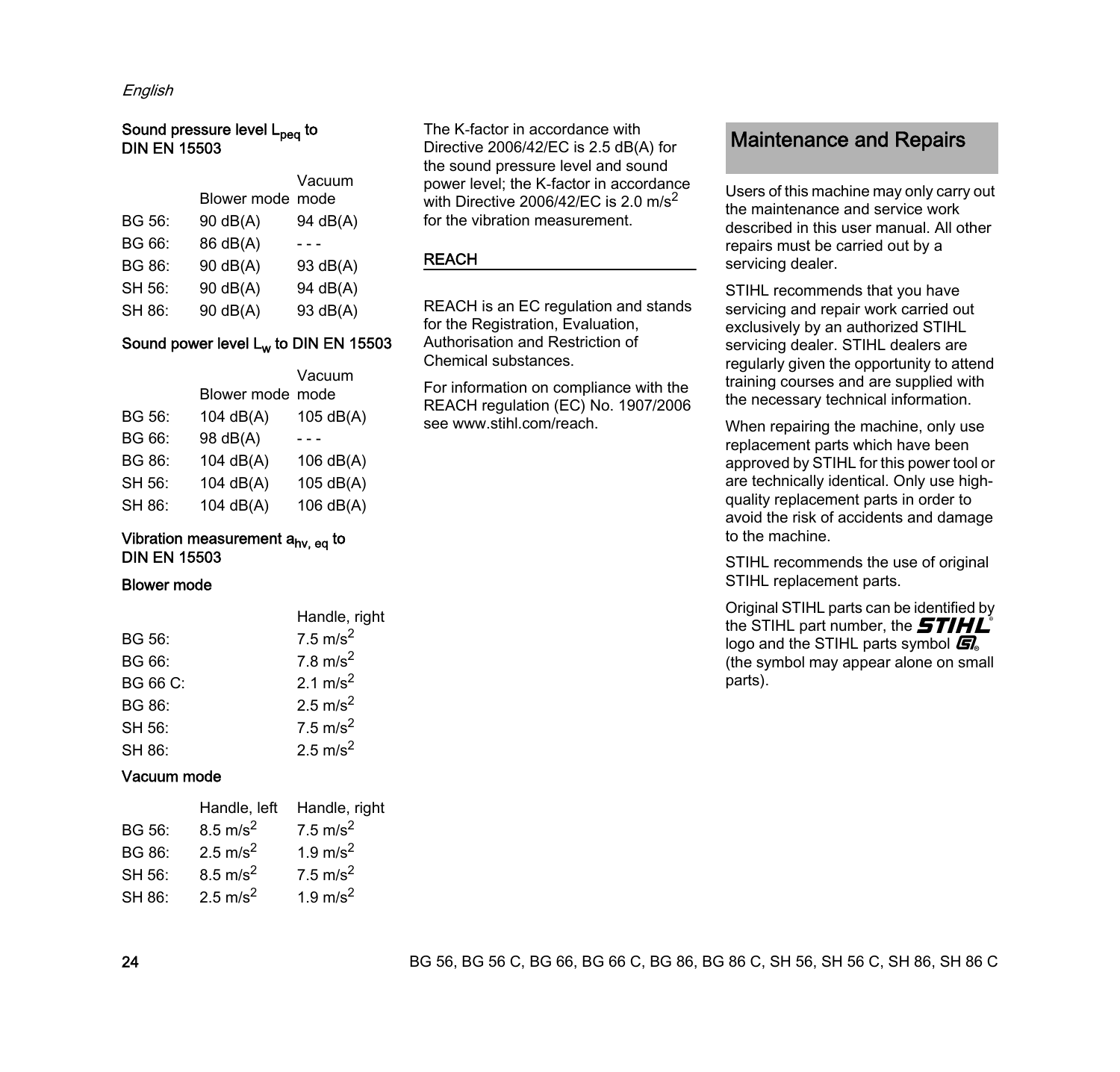## <span id="page-26-0"></span>**Disposal**

Observe all country-specific waste disposal rules and regulations.



STIHL products must not be thrown in the garbage can. Take the product, accessories and packaging to an approved disposal site for environmentfriendly recycling.

Contact your STIHL servicing dealer for the latest information on waste disposal.

## <span id="page-26-1"></span>EC Declaration of Conformity

ANDREAS STIHL AG & Co. KG Badstr. 115 D-71336 Waiblingen

**Germany** 

declare in exclusive responsibility that the product

| Category:                   | Blower, vacuum<br>shredder |
|-----------------------------|----------------------------|
| Make:                       | <b>STIHL</b>               |
| Model:                      | <b>BG 56</b>               |
|                             | BG 56 C                    |
|                             | <b>BG 56 C-E</b>           |
|                             | <b>BG 66</b>               |
|                             | <b>BG 66 C</b>             |
|                             | <b>BG 66 C-E</b>           |
|                             | <b>BG 86</b>               |
|                             | <b>BG 86 C</b>             |
|                             | <b>BG 86 C-E</b>           |
|                             | SH 56                      |
|                             | SH 56 C                    |
|                             | SH 56 C-E                  |
|                             | SH 86                      |
|                             | SH 86 C                    |
|                             | SH 86 C-E                  |
| Serial identification: 4241 |                            |
| Displacement:               | 27.2 cc                    |
|                             |                            |

conforms to the relevant provisions of Directives 2006/42/EC, 2014/30/EU and 2000/14/EC and has been developed and manufactured in compliance with the following standards in the versions valid on the date of production:

EN ISO 12100, EN 15503, EN 55012, EN 61000-6-1

The measured and guaranteed sound power levels were determined according to Directive 2000/14/EC, Annex V, using the ISO 11094 standard.

## Measured sound power level

| all BG 56: | 102 $dB(A)$ |
|------------|-------------|
| all BG 66: | 99 dB(A)    |
| all BG 86: | 102 $dB(A)$ |
| all SH 56: | 103 $dB(A)$ |
| all SH 86: | 103 $dB(A)$ |
|            |             |

## Guaranteed sound power level

| all BG 56:                        | 104 $dB(A)$ |
|-----------------------------------|-------------|
| all BG $66$ :                     | 101 $dB(A)$ |
| all BG $86$ :                     | 104 $dB(A)$ |
| all SH 56:                        | $105$ dB(A) |
| all $SH 86$ :                     | $105$ dB(A) |
| Technical documents deposited at: |             |

ANDREAS STIHL AG & Co. KG Produktzulassung (Product Licensing)

The year of manufacture and serial number are applied to the product.

Done at Waiblingen, 28.10.2016

ANDREAS STIHL AG & Co. KG

Thomas Lows

Thomas Elsner

Director Product Management and Services

# CE